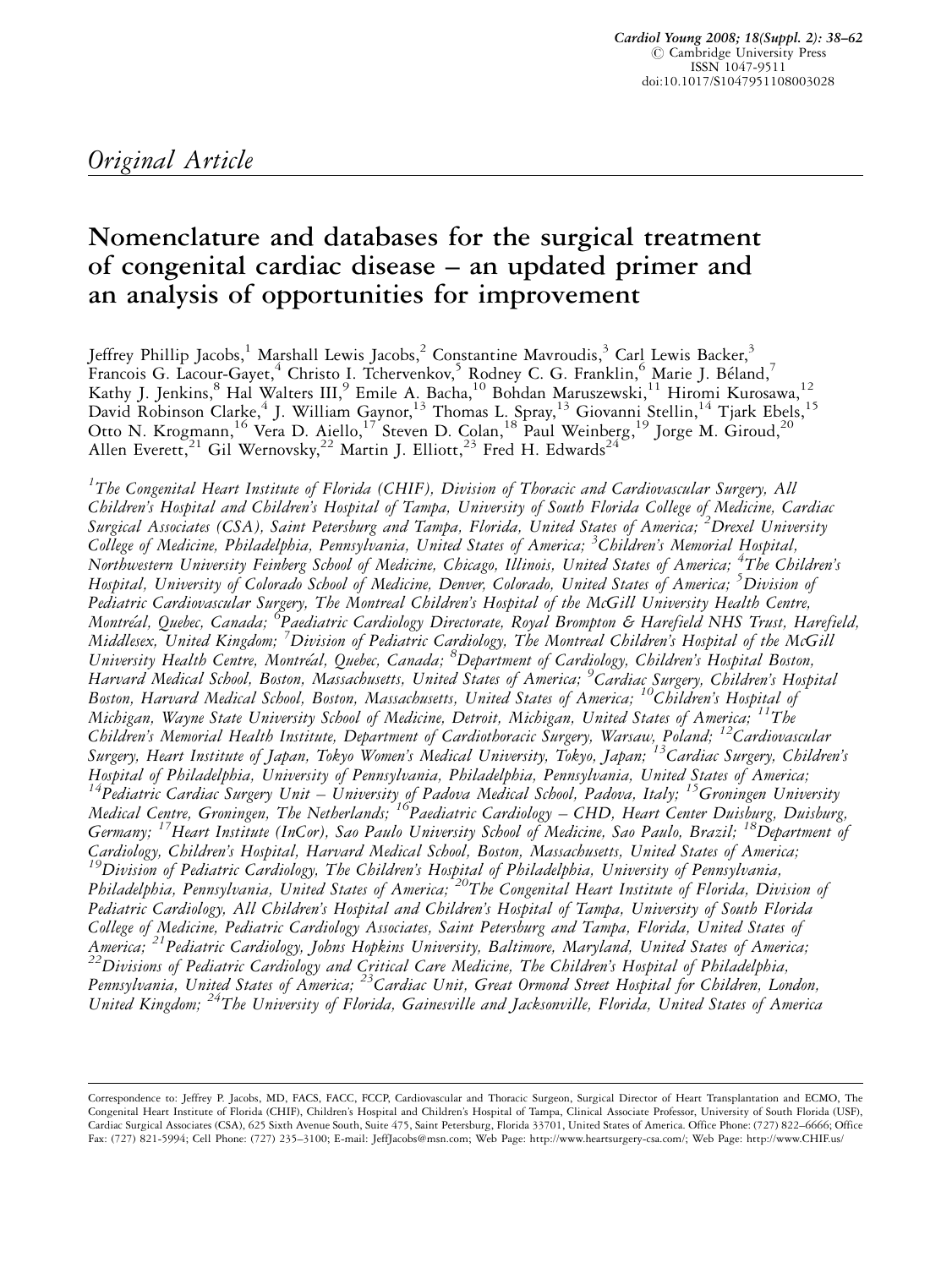Abstract This review discusses the historical aspects, current state of the art, and potential future advances in the areas of nomenclature and databases for the analysis of outcomes of treatments for patients with congenitally malformed hearts. We will consider the current state of analysis of outcomes, lay out some principles which might make it possible to achieve life-long monitoring and follow-up using our databases, and describe the next steps those involved in the care of these patients need to take in order to achieve these objectives. In order to perform meaningful multi-institutional analyses, we suggest that any database must incorporate the following six essential elements: use of a common language and nomenclature, use of an established uniform core dataset for collection of information, incorporation of a mechanism of evaluating case complexity, availability of a mechanism to assure and verify the completeness and accuracy of the data collected, collaboration between medical and surgical subspecialties, and standardised protocols for life-long follow-up.

During the 1990s, both The European Association for Cardio-Thoracic Surgery and The Society of Thoracic Surgeons created databases to assess the outcomes of congenital cardiac surgery. Beginning in 1998, these two organizations collaborated to create the International Congenital Heart Surgery Nomenclature and Database Project. By 2000, a common nomenclature, along with a common core minimal dataset, were adopted by The European Association for Cardio-Thoracic Surgery and The Society of Thoracic Surgeons, and published in the Annals of Thoracic Surgery. In 2000, The International Nomenclature Committee for Pediatric and Congenital Heart Disease was established. This committee eventually evolved into the International Society for Nomenclature of Paediatric and Congenital Heart Disease. The working component of this international nomenclature society has been The International Working Group for Mapping and Coding of Nomenclatures for Paediatric and Congenital Heart Disease, also known as the Nomenclature Working Group. By 2005, the Nomenclature Working Group crossmapped the nomenclature of the International Congenital Heart Surgery Nomenclature and Database Project of The European Association for Cardio-Thoracic Surgery and The Society of Thoracic Surgeons with the European Paediatric Cardiac Code of the Association for European Paediatric Cardiology, and therefore created the International Paediatric and Congenital Cardiac Code, which is available for free download from the internet at [http://www.IPCCC.NET].

This common nomenclature, the International Paediatric and Congenital Cardiac Code, and the common minimum database data set created by the International Congenital Heart Surgery Nomenclature and Database Project, are now utilized by both The European Association for Cardio-Thoracic Surgery and The Society of Thoracic Surgeons. Between 1998 and 2007 inclusive, this nomenclature and database was used by both of these two organizations to analyze outcomes of over 150,000 operations involving patients undergoing surgical treatment for congenital cardiac disease.

Two major multi-institutional efforts that have attempted to measure the complexity of congenital heart surgery are the Risk Adjustment in Congenital Heart Surgery-1 system, and the Aristotle Complexity Score. Current efforts to unify the Risk Adjustment in Congenital Heart Surgery-1 system and the Aristotle Complexity Score are in their early stages, but encouraging. Collaborative efforts involving The European Association for Cardio-Thoracic Surgery and The Society of Thoracic Surgeons are under way to develop mechanisms to verify the completeness and accuracy of the data in the databases. Under the leadership of The MultiSocietal Database Committee for Pediatric and Congenital Heart Disease, further collaborative efforts are ongoing between congenital and paediatric cardiac surgeons and other subspecialties, including paediatric cardiac anaesthesiologists, via The Congenital Cardiac Anesthesia Society, paediatric cardiac intensivists, via The Pediatric Cardiac Intensive Care Society, and paediatric cardiologists, via the Joint Council on Congenital Heart Disease and The Association for European Paediatric Cardiology.

In finalising our review, we emphasise that analysis of outcomes must move beyond mortality, and encompass longer term follow-up, including cardiac and non cardiac morbidities, and importantly, those morbidities impacting health related quality of life. Methodologies must be implemented in these databases to allow uniform, protocol driven, and meaningful, long term follow-up.

Keywords: Congenital heart disease; outcomes; complexity; patient safety; complications; surgical outcomes; registry; database; patient safety; cardiac surgery; results of treatment

OVER THE PAST FIVE DECADES, TREMENDOUS<br>progress had been made in the diagnosis<br>cardiac malformations. Survival is now expected for progress had been made in the diagnosis and treatment of patients with congenital cardiac malformations. Survival is now expected for

many patients with lesions previously considered untreatable. Mortality is a necessary, but insufficient, definition of outcome. As mortality ceases to be effective as a primary measure of outcome, and as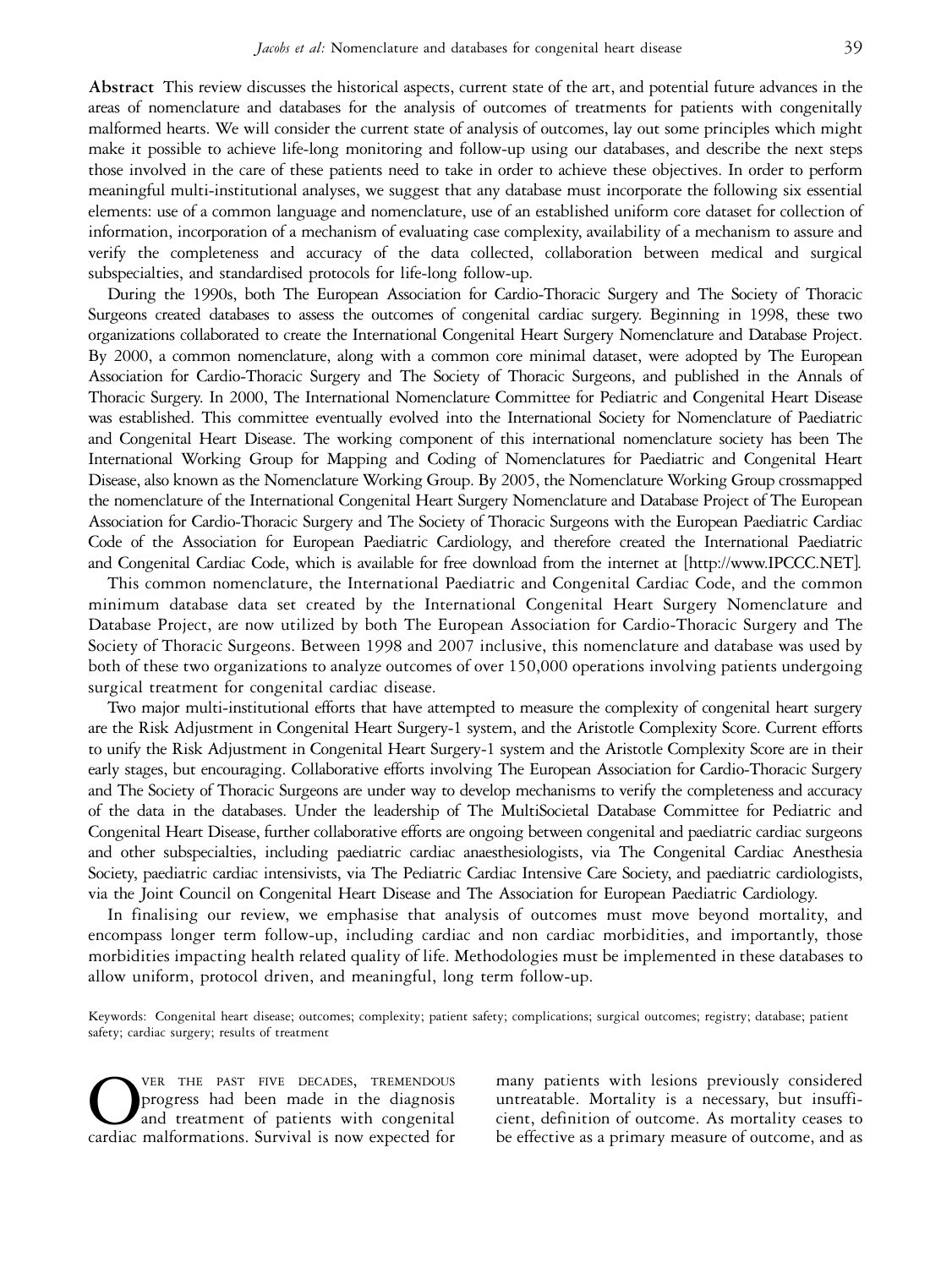new, frequently non-surgical, treatments emerge, new indicators are needed to describe the results of treatments for patients with congenitally malformed hearts. Description of outcomes requires true multidisciplinary involvement, and should include surgeons, cardiologists, anaesthesiologists, intensivists, perfusionists, neurologists, educators, primary care physicians, nurses, and physical therapists.

Outcomes should determine primary therapy, and as such must be monitored life-long. This review manuscript will achieve the following objectives:

- <sup>&</sup>gt; Consider the current state of analysis of outcomes of treatments for patients with congenitally malformed hearts, 1-118
- Lay out some principles which might make it possible to achieve life-long monitoring and follow-up using our databases, and
- Describe the next steps that those involved in the care of these patients need to take in order to achieve these objectives.

The relatively small numbers of patients with congenitally malformed hearts requires multi-institutional cooperation in order to accomplish these goals.

In order to perform meaningful multi-institutional analyses, we suggest that any database must incorporate the following six essential elements:

- Use of a common language and nomenclature<sup>4–40,</sup>  $44,47-51,55,58,62,63,68-71,73,74,76,81-83,89-116$
- Use of a database with an established uniform core dataset for collection of information<sup>1,3,7,8,41</sup>, 42,44,45,47,48,51–53,58,59,61–63,68,69,71,72,76,78,82,83,85, 86,89–116,118
- <sup>&</sup>gt; Incorporation of a mechanism of evaluating case complexity<sup>2,43,45,46,54,56–58,60,62–65,68,69,75–77,80,82,</sup> 84,87,99,101,102,117
- Availability of a mechanism to assure and verify the completeness and accuracy of the data collected58,62,63,66,67,69,76,82,103
- <sup>&</sup>gt; Collaboration between medical and surgical subspecialties,76,82,90,94–97
- Standardization of protocols for life-long followup.<sup>82,88,104,119</sup>

This review article will update and fuse together two prior publications that addressed many of these topics:<sup>76,82</sup>

Jacobs JP, Mavroudis C, Jacobs ML, Maruszewski B, Tchervenkov CI, Lacour-Gayet FG, Clarke DR, Gaynor JW, Spray TL, Kurosawa H, Stellin G, Ebels T, Bacha EA, Walters HL, Elliott MJ. Nomenclature and databases – The past, the present, and the future: a primer for the congenital heart surgeon. Pediatr Cardiol 2007; 28: 105–115. Epub 2007 May 4, May 2007.

<sup>&</sup>gt; Jacobs JP, Wernovsky G, Elliott MJ. Analysis of outcomes for congenital cardiac disease: can we do better? Cardiol Young 2007; 17 Suppl 2: 145–158, doi:10.1017/S1047951107001278, September 2007.

Events at Bristol, England,<sup>120</sup> Denver, Colorado, $121-127$  and Winnipeg, Canada, $128$  have clearly demonstrated the importance of physician-driven analysis of outcomes. For example, the Bristol Report presents the results of the inquiry into the management of the care of children receiving complex cardiac surgical services at the Bristol Royal Infirmary between 1984 and 1995 and relevant related issues. Approximately 200 recommendations are made, many of which relate to the need for accurate multi-institutional outcomes databases to quantitate outcomes of care rendered to patients with congenital cardiac disease. Perhaps less well-known than the Bristol Report, the Report of the Manitoba Pediatric Cardiac Surgery Inquest presents data from an inquest involving 12 children who died while undergoing, or soon after having undergone, cardiac surgery at the Winnipeg Health Sciences Centre in 1994. Clearly, these events demonstrate the importance of a meaningful and fair method of multi-institutional analysis of outcomes for congenital cardiac surgery.

### Nomenclature

During the 1990s, both The Society of Thoracic Surgeons and The European Association for Cardio-Thoracic Surgery created databases to assess the outcomes of congenital cardiac surgery.<sup>8</sup> Beginning in 1998, these two organizations collaborated to create the International Congenital Heart Surgery Nomenclature and Database Project.<sup>6</sup> By 2000, a common nomenclature, along with a common core minimal dataset, were adopted by The European Association for Cardio-Thoracic Surgery and The Society of Thoracic Surgeons, and published in the Annals of Thoracic Surgery.<sup>6</sup> The system of nomenclature of the International Congenital Heart Surgery Nomenclature and Database Project of The European Association for Cardio-Thoracic Surgery and The Society of Thoracic Surgeons included both a Short List to facilitate the multi-institutional analysis of outcomes and a Long List to facilitate more detailed coding for electronic medical records and echocardiography software. Five sets of such lists were created:

- <sup>&</sup>gt; Diagnoses
- **Procedures**
- Preoperative risk factors
- <sup>&</sup>gt; Noncardiac abnormalities
- Complications.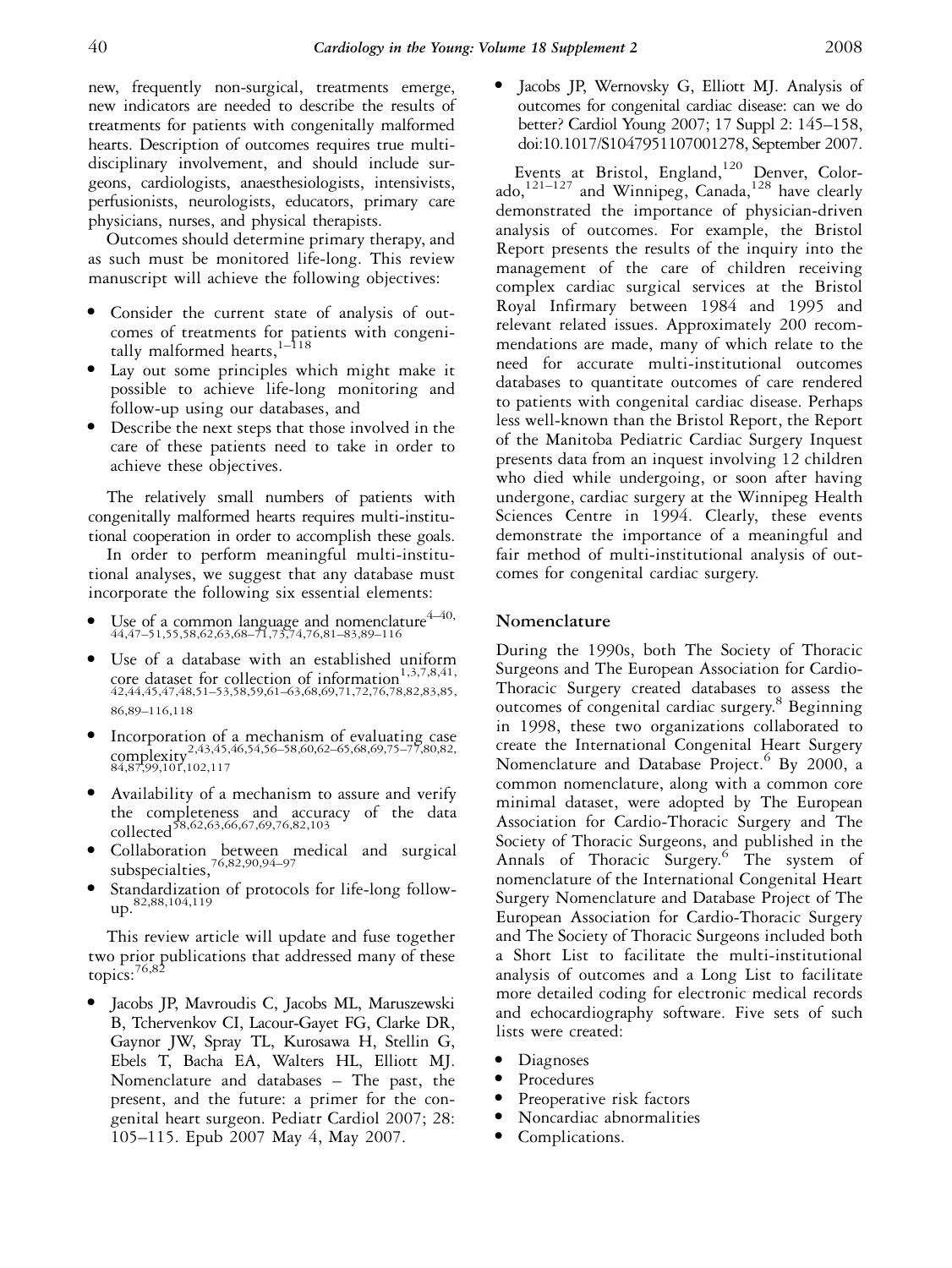During the same era, The Association for European Paediatric Cardiology published, in Cardiology in the Young, an international system of nomenclature for congenital cardiac disease named the European Paediatric Cardiac Code.<sup>4,5,49,50</sup> The European Paediatric Cardiac Code originated from the anatomical descriptions of Professor Robert Anderson and colleagues, then at the Brompton Hospital in London (and subsequently at The Great Ormond Street Hospital for Children), which culminated in the publication of the Brompton codes in 1985. This nomenclature, with six digit numerical codes, was expanded and developed in the late 1980s by the teams in Utrecht and Leiden in The Netherlands under the auspices of the Dutch Heart Foundation. Rodney Franklin, working in Utrecht, and then at Harefield Hospital in England, revised and extended these codes throughout the 1990s. In 1998, these codes were adopted by The Association for European Paediatric Cardiology, and a Short List was created for usage within databases, with publication of both the Short List and the Long List, inclusive of numerical codes, in  $2000^{4,5}$ 

The developers of these two systems of nomenclature view these two diagnostic hierarchies as complementary and not as competitive. Consequently, on Friday October 6, 2000, The International Nomenclature Committee for Pediatric and Congenital Heart Disease was established.<sup>49,50,55</sup> In January, 2005, this International Nomenclature Committee was constituted in Canada as The International Society for Nomenclature of Paediatric and Congenital Heart Disease.

The working component of this international nomenclature society has been The International Working Group for Mapping and Coding of Nomenclatures for Paediatric and Congenital Heart Disease, also known as the Nomenclature Working Group. By 2005, the Nomenclature Working Group crossmapped the nomenclature of the International Congenital Heart Surgery Nomenclature and Database Project of The European Association for Cardio-Thoracic Surgery and The Society of Thoracic Surgeons with the European Paediatric Cardiac Code of the Association for European Paediatric Cardiology, and therefore created the International Paediatric and Congenital Cardiac Code, which is available for free download from the internet at [http://www.IPCCC.NET]. The Nomenclature Working Group has also crossmapped separate systems for coding, and provided unified nomenclature and definitions for several complex congenital cardiac malformations, including the functionally univentricular heart,70 hypoplastic left heart syndrome,<sup>73</sup> congenitally corrected transposition,<sup>74</sup> and heterotaxy.<sup>81</sup>

The International Paediatric and Congenital Cardiac Code is available free of charge via the Internet at [http://www.IPCCC.NET]. At this Web site, one may download the Short Lists and Long Lists of the International Paediatric and Congenital Cardiac Code. Three versions of the International Paediatric and Congenital Cardiac Code are available:

- The version of the International Paediatric and Congenital Cardiac Code derived from the nomenclature of the International Congenital Heart Surgery Nomenclature and Database Project of The European Association for Cardio-Thoracic Surgery and The Society of Thoracic Surgeons
- The version of the International Paediatric and Congenital Cardiac Code derived from the nomenclature of the European Paediatric Cardiac Code of The Association for European Paediatric Cardiology
- The version of the International Paediatric and Congenital Cardiac Code derived from the nomenclature of the Fyler Codes of Boston Children's Hospital and Harvard University.

The version of the International Paediatric and Congenital Cardiac Code derived from the nomenclature of the International Congenital Heart Surgery Nomenclature and Database Project of The European Association for Cardio-Thoracic Surgery and The Society of Thoracic Surgeons has been utilized in a variety of settings, including the following research studies:

- <sup>&</sup>gt; A multi-institutional study of functionally single ventricle via the Pediatric Heart Network
- The Centers for Disease Control and Prevention birth surveillance research study in which the Metropolitan Atlanta Congenital Defects Program reclassified more than 11,000 patients according to the version of the International Paediatric and Congenital Cardiac Code derived from the nomenclature of the International Congenital Heart Surgery Nomenclature and Database Project of The European Association for Cardio-Thoracic Surgery and The Society of Thoracic Surgeons.
- A National Institutes of Health grant examining the relationship of air pollution to the development of congenital cardiac malformations in the fetus (R01ES012967)
- The National Institutes of Health-funded multicenter, randomized trial, conducted by the Pediatric Heart Network, that compares outcomes in patients with hypoplastic left heart syndrome (HLHS), or other functionally univentricular hearts of right ventricular morphology, who are randomized to the Norwood Stage 1 Operation with either a modified Blalock-Taussig systemic-to-pulmonary artery shunt or a right ventricle to pulmonary artery (''Sano'') shunt. Pediatric Heart Network
- The Pediatric and Congenital Cardiothoracic Surgical Databases under the leadership of The European Association for Cardio-Thoracic Surgery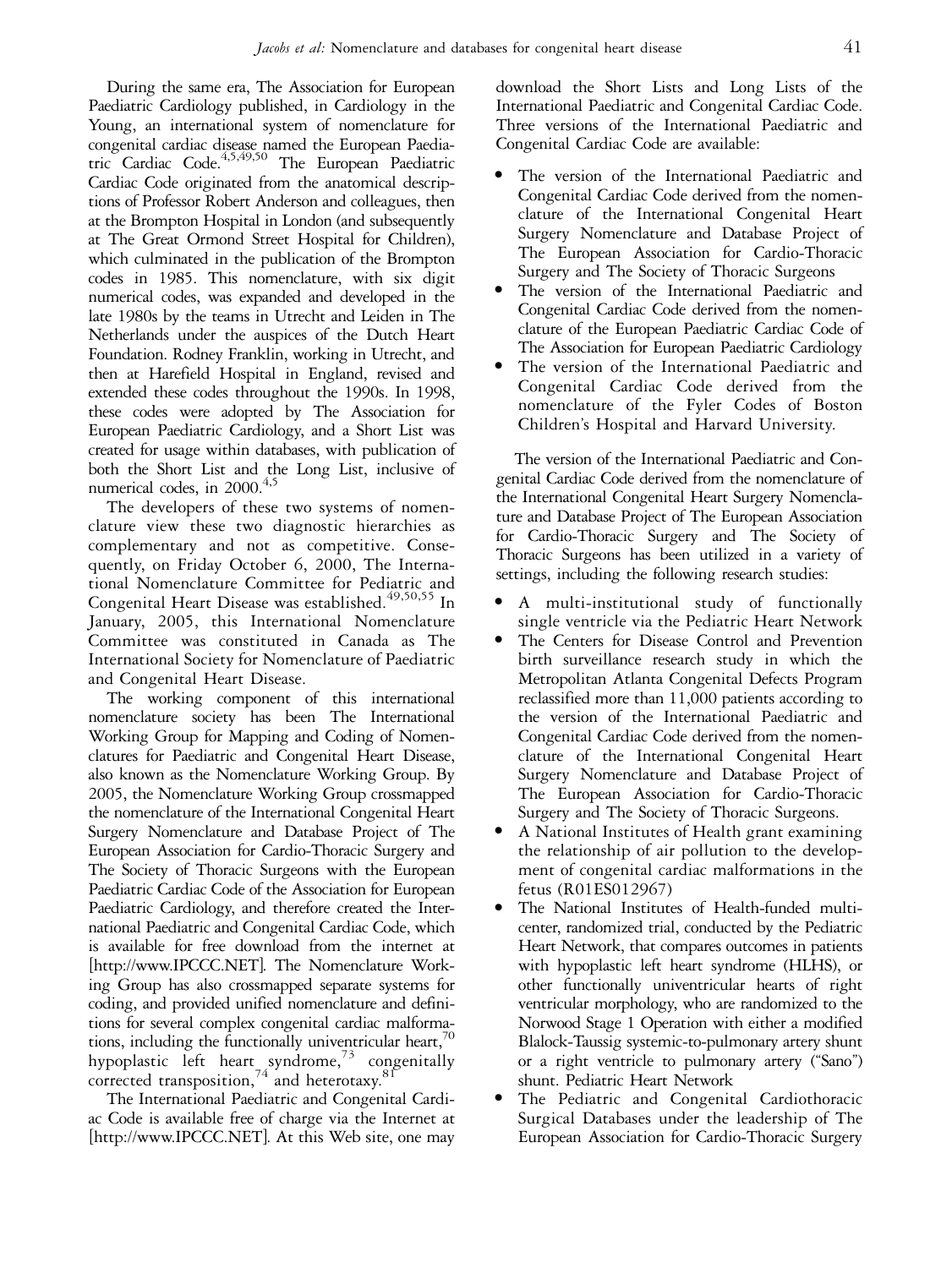and The Society of Thoracic Surgeons use the version of the International Paediatric and Congenital Cardiac Code derived from the nomenclature of the International Congenital Heart Surgery Nomenclature and Database Project of The European Association for Cardio-Thoracic Surgery and The Society of Thoracic Surgeons. Between 1998 and 2007 inclusive, this nomenclature was used by both of these two organizations to analyze outcomes of over 150,000 operations involving patients undergoing surgical treatment for congenital cardiac disease.

In Europe, the version of the International Paediatric and Congenital Cardiac Code derived from the nomenclature of the European Paediatric Cardiac Code of The Association for European Paediatric Cardiology has also been utilized in a variety of settings, including the following research studies:

- <sup>&</sup>gt; In the United Kingdom, the United Kingdom Central Cardiac Audit Database uses the Short Lists from the version of the International Paediatric and Congenital Cardiac Code derived from the nomenclature of the European Paediatric Cardiac Code as the basis for its national, comprehensive, validated, and benchmark-driven audit of all paediatric surgical and transcatheter procedures undertaken since 2000.
- In Germany, internal quality control for all centres is based on the version of the International Paediatric and Congenital Cardiac Code derived from the nomenclature of the European Paediatric Cardiac Code. The Nationale Register fur angeborene Herzfehler in Berlin also uses the version of the International Paediatric and Congenital Cardiac Code derived from the nomenclature of the European Paediatric Cardiac Code for coding all patients with congenital heart disease. Additionally the Kompetenznetz angeborene Herzfehler also uses the version of the International Paediatric and Congenital Cardiac Code derived from the nomenclature of the European Paediatric Cardiac Code for a nation-wide scientific network supported by the German government for various specific studies, such as on right ventricular function, pulmonary hypertension, tetralogy of Fallot, and interatrial communication.
- In the Netherlands, the national registry of congenital heart disease, CONCOR (Congenital Corvitia), uses the version of the International Paediatric and Congenital Cardiac Code derived from the nomenclature of the European Paediatric Cardiac Code.
- The Swiss paediatric cardiology society uses the version of the International Paediatric and Congenital Cardiac Code derived from the

nomenclature of the European Paediatric Cardiac Code for quality control between centres.

This common nomenclature, the International Paediatric and Congenital Cardiac Code, is now utilized in multiple subspecialty databases that involve the professionals caring for patients with congenital cardiac disease. Each of these database systems employs the International Paediatric and Congenital Cardiac Code and is at varying stages of development:

- Pediatric and Congenital Cardiothoracic Surgery under the leadership of The European Association for Cardio-Thoracic Surgery and The Society of Thoracic Surgeons, as well as several national database initiatives such as The United Kingdom Central Cardiac Audit Database (UKCCAD).
- Pediatric and Congenital Cardiology under the leadership of The American College of Cardiology and The Association for European Paediatric Cardiology, as well as several national database initiatives such as The United Kingdom Central Cardiac Audit Database (UKCCAD).
- Pediatric and Congenital Cardiac Anaesthesia under the leadership of The Congenital Cardiac Anesthesia Society
- Pediatric and Congenital Cardiac Critical Care under the leadership of the Pediatric Cardiac Intensive Care Society.

Perhaps the most mature of these databases are the Pediatric and Congenital Cardiothoracic Surgical Databases under the leadership of The European Association for Cardio-Thoracic Surgery and The Society of Thoracic Surgeons. These sister databases use the International Paediatric and Congenital Cardiac Code and the common minimum database data set created by the International Congenital Heart Surgery Nomenclature and Database Project and published in the Annals of Thoracic Surgery in April 2000. Between 1998 and 2007, inclusive, this nomenclature and database was used by both of these two organizations to analyze outcomes of over 150,000 operations involving patients undergoing surgical treatment for congenital cardiac disease (Figs 1, 2, 3, and 4).

On Monday July 9, 2007, the International Society for Nomenclature of Paediatric and Congenital Heart Disease created two new committees so that the Society now has the following three committees:

- The International Working Group for Mapping and Coding of Nomenclatures for Paediatric and Congenital Heart Disease, also known as the Nomenclature Working Group
- The International Working Group for Defining the Nomenclatures for Paediatric and Congenital Heart Disease, also known as the Definitions Working Group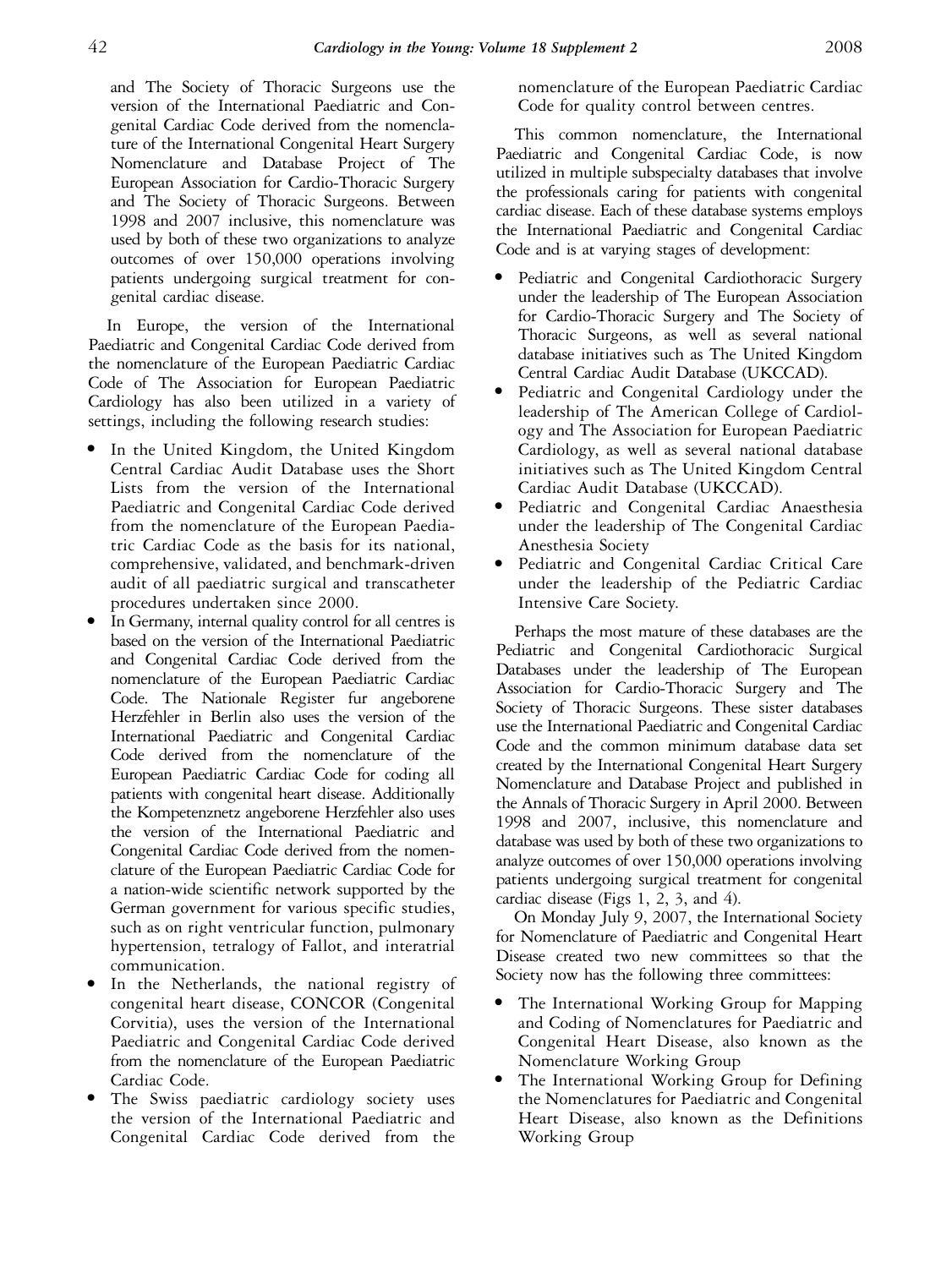

#### Figure 1.

The graph documents the annual growth in the Congenital Heart Surgery Database of The Society of Thoracic Surgeons by number of participating centres submitting data. The aggregate report from Spring 2008 of the Congenital Heart Surgery Database of The Society of Thoracic Surgeons includes data from 68 Congenital Heart Surgery Centres from the United States of America and Canada. One Japanese centre also submits data; however, these Japanese data are not included in the aggregate report produced by The Society of Thoracic Surgeons.<sup>86</sup>



Operations per averaged 4 year data collection cycle

#### Figure 2.

The graph documents the annual growth in the Congenital Heart Surgery Database of The Society of Thoracic Surgeons by the number of operations per averaged 4 year data collection cycle. The aggregate report from Spring 2008 of the Congenital Heart Surgery Database of The Society of Thoracic Surgeons included data from the four-year window of data harvest beginning January 1, 2004 and ending December 31, 2007, and included 72,002 operations submitted from 68 centres from North America, 67 from the United States of America and 1 from Canada. One Japanese centre also submits data; however, these Japanese data are not included in the aggregate report produced by The Society of Thoracic Surgeons.<sup>86</sup>

The International Working Group for Archiving and Cataloguing the Images and Videos of the Nomenclatures for Paediatric and Congenital Heart Disease, also known as the Archiving Working Group, and the Congenital Heart Archiving Research Team.



#### Figure 3.

The graph documents the annual growth in the Congenital Heart Surgery Database of The Society of Thoracic Surgeons by the cumulative number of operations over time. The entire Congenital Heart Surgery Database of The Society of Thoracic Surgeons now contains data from 98,406 operations. The aggregate report from Spring 2008 of the Congenital Heart Surgery Database of The Society of Thoracic Surgeons included data from the four-year window of data harvest beginning January 1, 2004 and ending December 31, 2007, and included 72,002 operations submitted from 68 centres from North America, 67 from the United States of America and 1 from Canada. One Japanese centre also submits data; however, these Japanese data are not included in the aggregate report produced by The Society of Thoracic Surgeons.<sup>86</sup>



#### Figure 4.

The graph documents the annual growth in The European Association for Cardio-Thoracic Surgery Congenital Database by both number of patients and number of operations. This graph is provided courtesy of Bohdan Maruszewski of the Children's Memorial Health Institute in Warsaw, Poland, Director of The European Association for Cardio-Thoracic Surgery Congenital Database, and President of The European Congenital Heart Surgeons Association (ECHSA).

The Nomenclature Working Group will continue to maintain, preserve, and update the International Paediatric and Congenital Cardiac Code, as well as provide ready access to it for the international paediatric and congenital cardiology and cardiac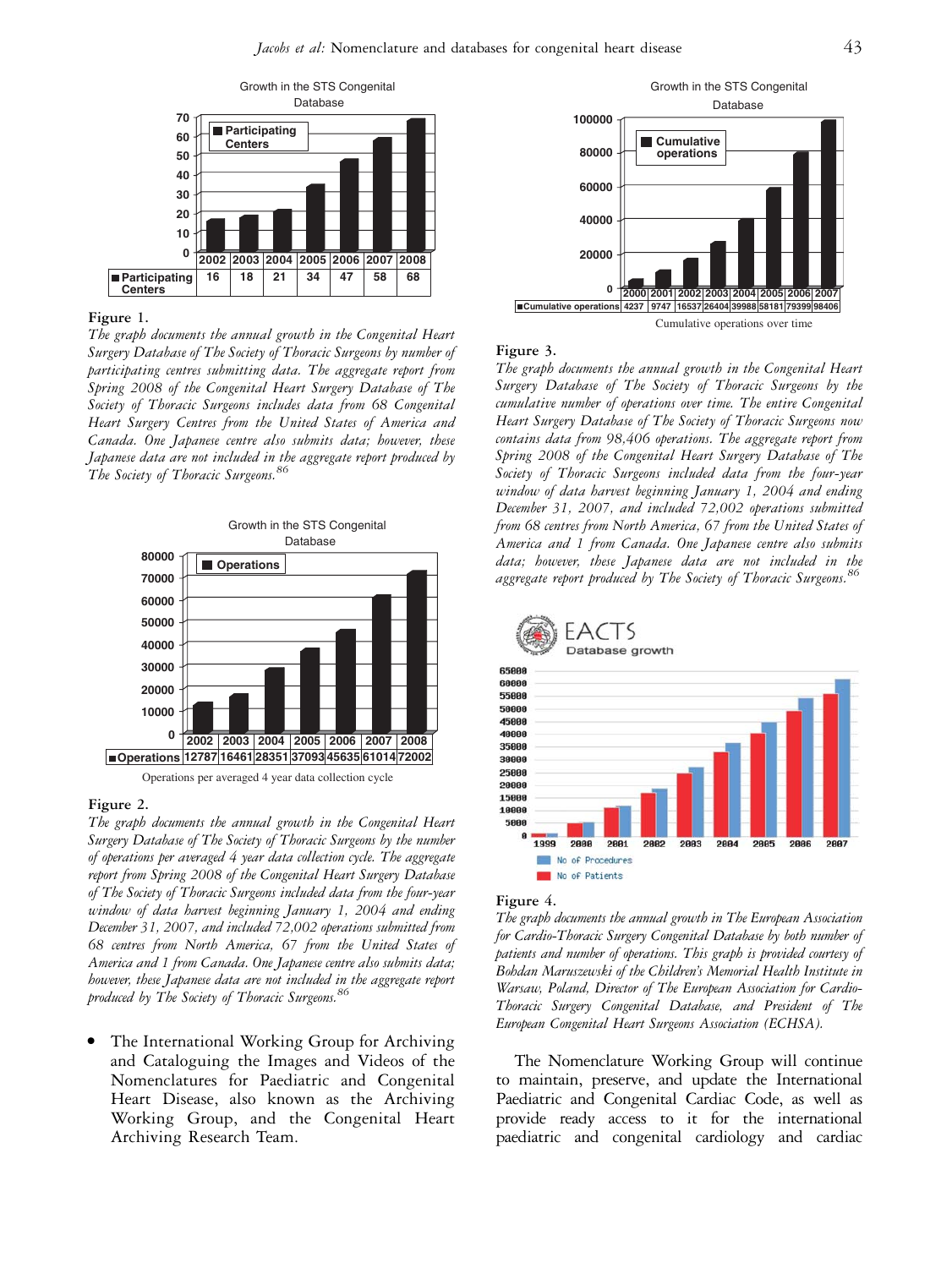surgery communities, related disciplines, the healthcare industry, and governmental agencies, both electronically and in published form. The Definitions Working Group will write definitions for the terms in the International Paediatric and Congenital Cardiac Code, building on the previously published definitions from the Nomenclature Working Group.<sup>70,73,74,81</sup> The Archiving Working Group will enable the linkage of images and videos to the International Paediatric and Congenital Cardiac Code. The images and videos will be acquired from cardiac morphologic specimens and imaging modalities such as echocardiography, angiography, computerized axial tomography, and magnetic resonance imaging, as well as intraoperative images and videos. An image and video archive will be created, based on the International Paediatric and Congenital Cardiac Code, and this archive will be linked to CTSNet [http://www.ctsnet.org], and the new Congenital Portal of CTSNet [http://www. ctsnet.org/portals/congenital/index.html].

### Database standards

The International Paediatric and Congenital Cardiac Code, and the common minimum database dataset created by The International Congenital Heart Surgery Nomenclature and Database Project, are now used by both The Society of Thoracic Surgeons and The European Association for Cardio-Thoracic Surgery.<sup>58,63,69</sup> Between 1998 and 2007, inclusive, this nomenclature and database was used by both of these two organizations to analyze outcomes of over 150,000 operations involving patients undergoing surgical treatment for congenital cardiac disease.<sup>76,82</sup> In Table 1, we show data culled from an analysis of over 40,000 patients undergoing surgery in the years 1998 through  $2004$  inclusive.<sup>69</sup> Multiple publications generated from these two databases have reported outcomes after treatment for congenital cardiac disease in general, as well as outcomes for specific lesions.<sup>58,63,69</sup>,

The Report of the 2005 Society of Thoracic Surgeons Congenital Heart Surgery Practice and Manpower Survey, undertaken by the Society of Thoracic Surgeons Workforce on Congenital Heart Surgery, documented that 122 centres in the United States of America and 8 centres in Canada perform paediatric and congenital heart surgery.<sup>129</sup> As of June, 2008, the congenital database of the Society of Thoracic Surgeons contains data from 68 of these 130 centres from North America, and is now the largest database in North America dealing with congenital cardiac malformations. It has grown annually since its inception, both in terms of the number of participating centres submitting data, and the number of operations analyzed (Figs 1, 2, and 3). The entire Congenital Heart Surgery Database of The Society of Thoracic Surgeons now contains data from 98,406 operations. The aggregate report from Spring 2008 of the Congenital Heart Surgery Database of The Society of Thoracic Surgeons included data from the four-year window of data harvest beginning January 1, 2004 and ending December 31, 2007, and included 72,002 operations submitted from 68 centres from North America, 67 from the United States of America and 1 from Canada. One Japanese centre also submits data; however, these Japanese data are not included in the aggregate report produced by The Society of Thoracic Surgeons.

By January 1, 2008, the congenital database of The European Association for Cardio-Thoracic Surgery contained 61,750 operations performed in 53,402 patients, including 12,109 operations in neonates, 20,487 in infants, 25,102 in children and 4,052 in adults (Fig. 4). The congenital registry of The European Association for Cardio-Thoracic Surgery grows continuously and recently shows between 5 and 10 thousand new operations each year. 274 Units from 62 countries are registered in the congenital registry of The European Association

Table 1. Aggregated data from the European Association for Cardiothoracic Surgery (EACTS) and the Society of Thoracic Surgeons (STS).<sup>69</sup> The data represent surgical operations performed between 1998 and 2004 inclusive.<sup>41,52,53,69</sup> In this table, each Aristotle Basic Complexity Score is the mean score for the age group and database shown in the table.

|                                  | All    | $0$ to 28 days | 29 days to 1 year | Other   |
|----------------------------------|--------|----------------|-------------------|---------|
|                                  |        |                |                   |         |
| <b>STS</b>                       |        |                |                   |         |
| Eligible patients                | 18,928 | 3.988          | 6,152             | 8,788   |
| Discharge mortality              | 825    | 487            | 202               | 136     |
| Discharge mortality %            | 4.4%   | 12.2%          | $3.3\%$           | $1.5\%$ |
| Aristotle Basic Complexity Score | 7.1    | 8.6            | 7.0               | 6.5     |
| <b>EACTS</b>                     |        |                |                   |         |
| Eligible patients                | 21,916 | 4,273          | 7,316             | 10,327  |
| Discharge mortality              | 1,097  | 514            | 377               | 206     |
| Discharge mortality %            | 5.4%   | 13.3%          | 5.56%             | 2.1%    |
| Aristotle Basic Complexity Score | 6.5    | 7.6            | 6.6               | 5.9     |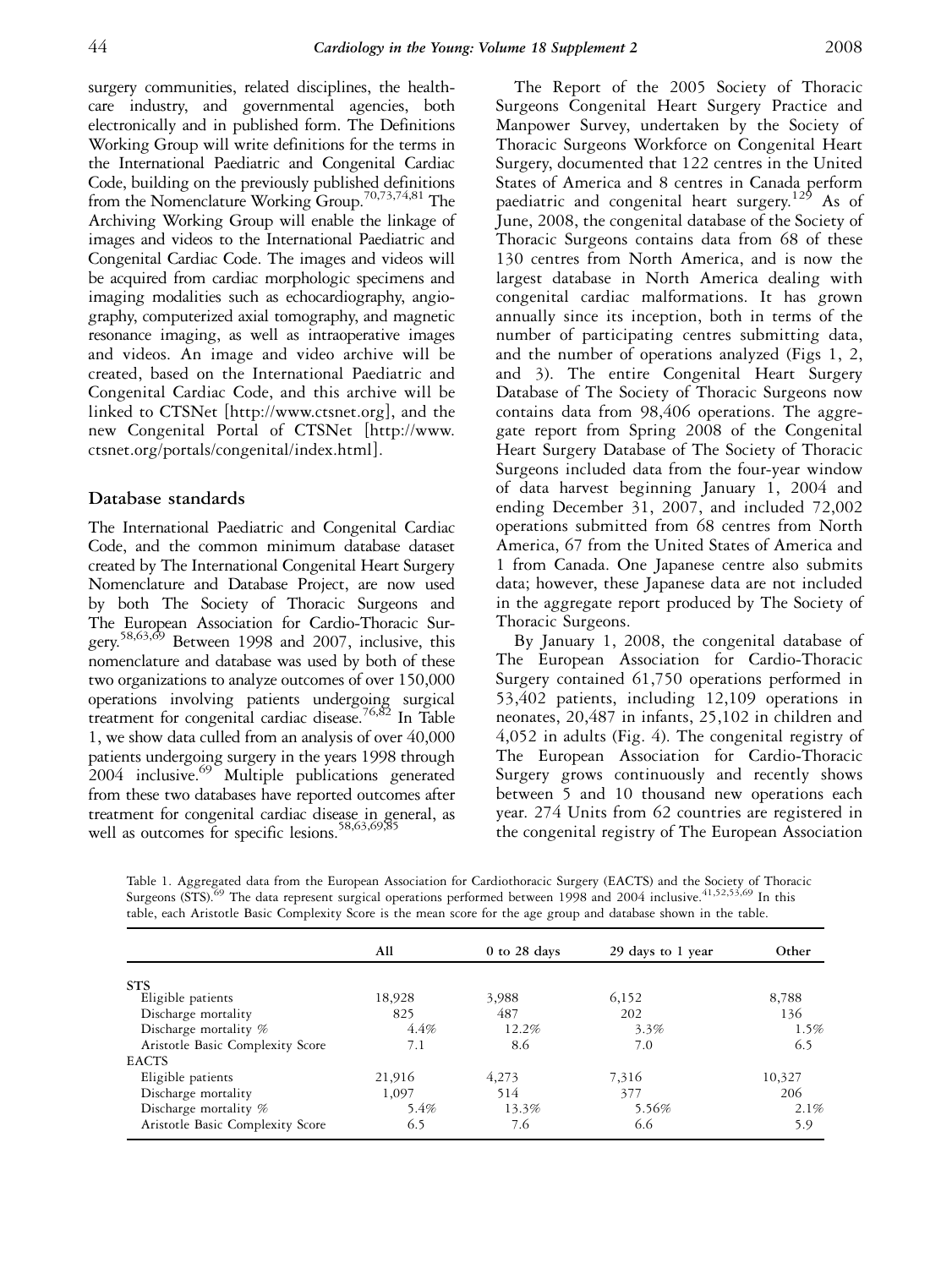for Cardio-Thoracic Surgery and have access to over 300 on-line reports.

# Stratification of complexity

The importance of the quantitation of complexity centres on the fact that, in the field of paediatric cardiac surgery, analysis of outcomes using raw measurements of mortality, without adjustment for complexity, is inadequate. The mix of cases can vary greatly from programme to programme. Without stratification of complexity, the analysis of outcomes will be flawed. Two major multi-institutional efforts that have attempted to measure the complexity of congenital heart surgery are the Risk Adjustment in Congenital Heart Surgery-1 system,<sup>2,45,46,54,60,63,75–77,82</sup>,84,99,101,130,131 and the Aristotle Complexity Score.<sup>43,45,56–58,60,62–65,75–77,</sup> 80,82,84,87,99,101,102,117 The databases of Society of Thoracic Surgeons and The European Association for Cardio-Thoracic Surgery have included the Aristotle Complexity Score in their reports since 2002.<sup>41,52,53,59,72,78,86</sup> In 2006, both databases also incorporated the Risk Adjustment in Congenital Heart Surgery-1 method into their reports.<sup>72,78,86</sup> The Risk Adjustment in Congenital Heart Surgery-1 method has been demonstrated to be a useful tool in several studies in both Europe and North America,  $46,54,60,75,130,131$  and represents one of the first widely accepted tools for adjustment of complexity developed in our field. Data from The European Association for Cardio-Thoracic Surgery and The Society of Thoracic Surgeons multiinstitutional databases indicate that the Aristotle Complexity Score correlates well with mortality prior to discharge from the hospital after congenital cardiac surgery, as well as prolonged postoperative length of stay.<sup>43,56,57,60,63–65,80,84</sup>

The 2006 Report of the Congenital Heart Surgery Database of The Society of Thoracic Surgeons included operations performed from 2002 through 2005 inclusive and was the first Database Report of The Society of Thoracic Surgeons to incorporate both the Risk Adjustment in Congenital Heart Surgery-1 system and the Aristotle Complexity Score.72,77 This 2006 Report included 45,635 submitted operations from 47 North American centres. Overall discharge mortality was 3.9% (1,222/31,719 eligible cardiac index operations). 85.8% (27,202/31,719) of operations were eligible for analysis by the Risk Adjustment in Congenital Heart Surgery-1 system and 94.0% (29,813/31,719) were eligible for analysis by the Aristotle Complexity Score. With both the Risk Adjustment in Congenital Heart Surgery-1 system and Aristotle, as complexity increases, discharge

mortality also increases. Figure 5 documents mortality by complexity level using the Risk Adjustment in Congenital Heart Surgery-1 system. Figure 6 documents mortality by complexity level using the Aristotle Complexity Level. The Aristotle Complexity Score allows classification of more operations while the Risk Adjustment in Congenital Heart Surgery-1 system appears to discriminate better at the higher end of complexity. Figure 7 presents the relationship between discharge mortality and the rounded Aristotle Basic Complexity Score. One has the opportunity to stratify operations further, into additional complexity groupings, when the scope of the analysis is expanded beyond



### Figure 5.

The graph documents discharge mortality by complexity level using the RACHS-1 system.



### Figure 6.

The graph documents discharge mortality by complexity level using the ABC Level.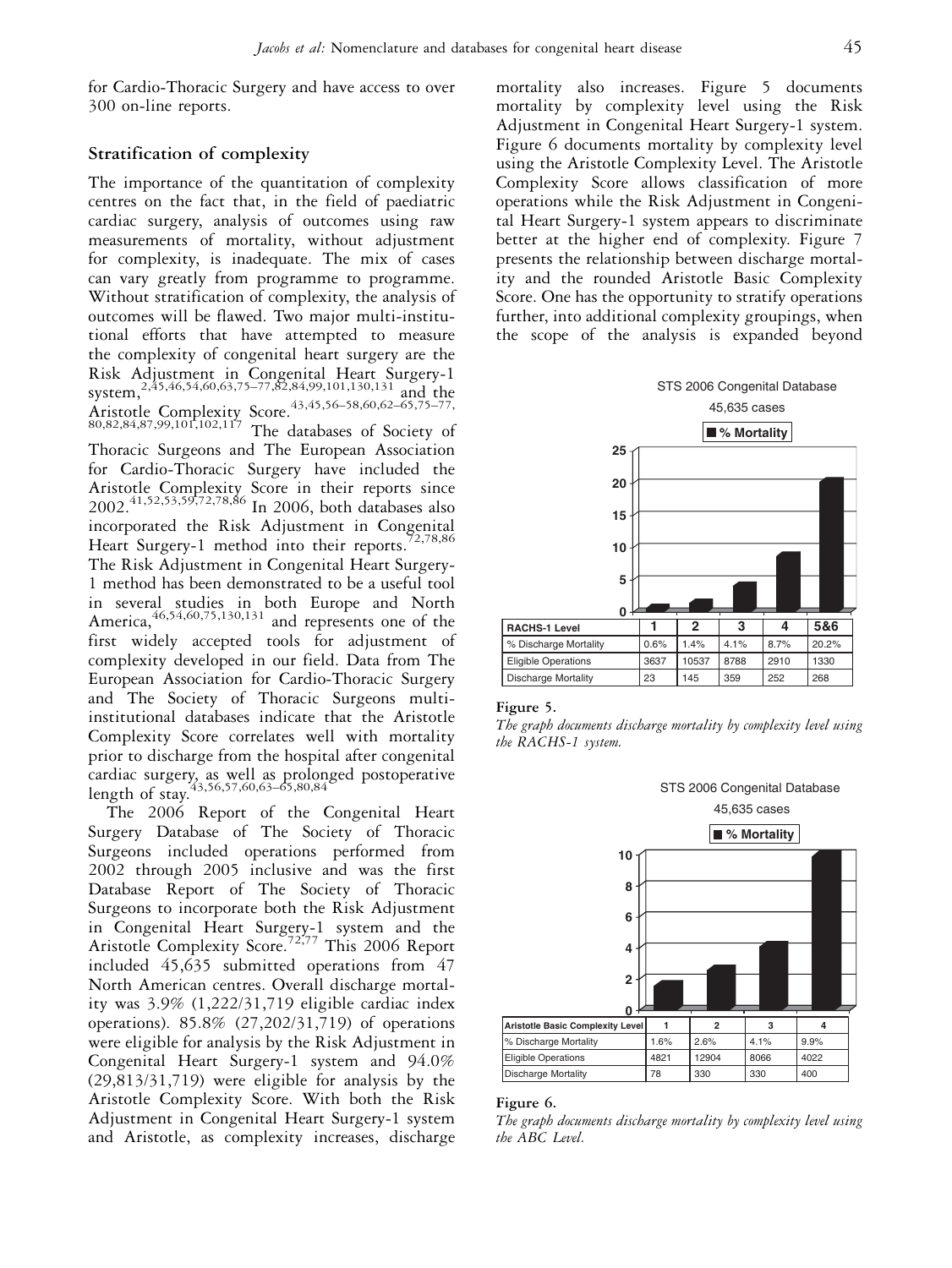

Figure 7.

The graph presents the relationship between discharge mortality and the rounded Aristotle Basic Complexity Score. One has the opportunity to stratify operations further into additional complexity groupings when the scope of the analysis is expanded beyond ABC Level to incorporate ABC Score.

Aristotle Basic Complexity Level to incorporate Aristotle Comprehensive Complexity Score. Efforts are ongoing to develop complexity stratification methodologies that are based more on objective data and less on subjective probability, as well as to unify the RACHS-1 system and the Aristotle Complexity Score.

### Verification of data

The need exists for a common methodology to be developed and implemented to verify the data submitted to all registries worldwide that analyze the outcomes of treatments for patients with congenitally malformed hearts. Common definitions must be used for fields related to mortality and morbidity.<sup>71,83</sup> Verification of the completeness of the data is crucial because it has been previously shown that patients not included in medical audit have a worse outcome than those included.<sup>132</sup> In a multi-institutional database of vascular surgery tracking all infrainguinal bypass operations at involved institutions, independent audit revealed that sixteen per cent of eligible cases had not been reported. Mortality and the rate of amputation were twice as high among the missing cases as among the reported cases; however, no difference in patency was identified between the missing cases and the reported cases. The authors concluded that ''Overall judgement of the performance of an individual department may be impaired by cases not included in the register."  $132$ 

The importance of the verification of the accuracy of the data is demonstrated by a recent prospective, longitudinal, observational, national cohort survival study from the United Kingdom Central Cardiac Audit Database.<sup>133</sup> This analysis included 3,666 surgical procedures and 1,828 therapeutic catheterizations performed from 2000 and 2001, in all 13 tertiary centres in the United Kingdom performing cardiac surgery or therapeutic cardiac catheterization in children with congenital cardiac disease. Deaths within 30 days of the procedure were established both by results volunteered from the hospital databases, and by independently validated records of deaths obtained by the Office for National Statistics, using the patient's unique National Health Service number, or the general register offices of Scotland and Northern Ireland. Central tracking of mortality identified 469 deaths, with 194 occurring within 30 days and 275 later. Of the 194 deaths occurring within 30 days, 42, or 21.6%, were detected by central tracking but not by volunteered data. In other words, hospital-based databases underreported mortality within 30 days of the procedure by 21.6%, even though the hospitals were aware that the data would be independently verified. The authors of the report concluded that ''independent data validation is essential for accurate survival analysis'' and that ''one-year survival gives a more realistic view of outcome than traditional perioperative mortality".<sup>133</sup> These two publications<sup>132,133</sup> clearly demonstrate the importance of verification of data for both completeness and accuracy.

The European Association for Cardio-Thoracic Surgery Congenital Heart Surgery Database<sup>66,67</sup> attempted to verify the data within the databases of five European centres utilizing ''source data verification''. Pre-verification and post-verification mortalities in all groups showed no significant differences, although 7 deaths out of 68 (10.27%) were missed. None of the other verified fields showed significant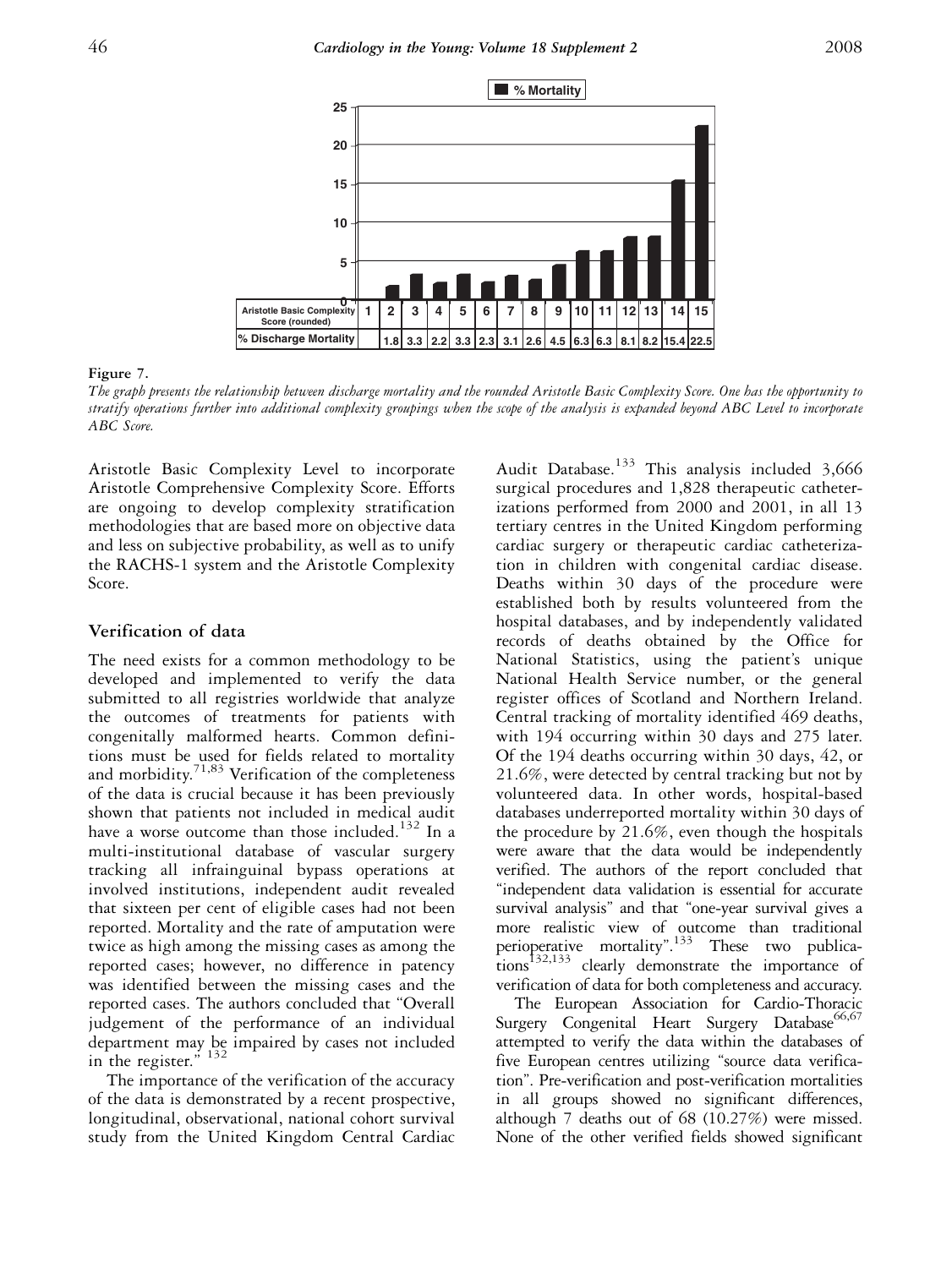differences after verification. The authors stated that ''source data verification'' showed no statistically significant differences between verified and nonverified data on mortality at 30 days after surgery, length of stay in the hospital, age, body weight, cardiopulmonary bypass time, aortic cross-clamp time, and circulatory arrest time. The authors also state that ''an international committee of experts is needed to define common data verification methodology and to apply it in future works on outcome analysis in CHS (congenital heart surgery)." This study<sup>66</sup> analyzes the data properly, and appropriately discusses the limitations of the analysis.<sup> $67,76$ </sup> The authors candidly report that one-tenth of deaths were missed. This presentation of the ''missed mortality'' data is more honest than stating that 7 deaths out of 1,895 operations, or 0.37 percent, were missed. Although the authors state that ''source data verification'' showed no statistically significant differences between verified and nonverified data in the field of mortality 30 days after surgery, it is troubling that one-tenth of these deaths were not reported. This study confirms the need for a common methodology for verification of data to be developed and implemented in all registries collecting outcomes worldwide. Common definitions for fields related to mortality and morbidity have been implemented into these registries.<sup>71,83,92</sup> These common definitions will need to be maintained in order to facilitate optimal verification of data.

Collaborative efforts involving The European Association for Cardio-Thoracic Surgery and The Society of Thoracic Surgeons continue with the goal of developing improved mechanisms to verify the completeness and accuracy of the data in the databases.76,82,103 Both The European Association for Cardio-Thoracic Surgery,<sup>66,67,103</sup> and the Society of Thoracic Surgeons, utilize a program of site visits for onsite verification of data. Data in these databases are verified through both an intrinsic data verification process designed to rectify inconsistencies of data and missing elements of data, as well as an on-site audit program with verification of the data at the primary source of the data. A combination of three strategies may ultimately be required to allow for optimal verification of data:

- <sup>&</sup>gt; Intrinsic data verification (designed to rectify inconsistencies of data and missing elements of data)
- Site visits with "Source Data Verification" (in other words, verification of the data at the primary source of the data)
- External verification of the data from independent databases or registries (such as governmental death registries)

Further research in the area of verification of data is necessary. Data must be verified for both completeness and accuracy.<sup>76,82,103</sup>

# Collaboration between medical and surgical subspecialties

Further collaborative efforts are ongoing between paediatric and congenital cardiac surgeons and other subspecialties, including paediatric cardiac anaesthesiologists, via The Congenital Cardiac Anesthesia Society, paediatric cardiac intensivists, via The Pediatric Cardiac Intensive Care Society, and paediatric cardiologists, via the Joint Council on Congenital Heart Disease and The Association for European Paediatric Cardiology. The MultiSocietal Database Committee for Pediatric and Congenital Heart Disease has been created to foster these collaborative efforts and is composed of members of the following organizations:  $76,82$ 

- <sup>&</sup>gt; The Society of Thoracic Surgeons Congenital Database Taskforce
- The Society of Thoracic Surgeons Congenital Database Taskforce Core Users Group
- The Society of Thoracic Surgeons Congenital Database Data Verification Subcommittee
- The European Association for Cardio-Thoracic Surgery Congenital Heart Committee
- <sup>&</sup>gt; The Aristotle Institute, developers of the Aristotle Complexity Score
- The Multi-Center Panel of Experts for Cardiac Surgical Outcomes, developers of the Risk Adjustment in Congenital Heart Surgery-1 system
- <sup>&</sup>gt; The Pediatric Cardiac Intensive Care Society VPS Database
- The Congenital Cardiac Anesthesia Society
- <sup>&</sup>gt; The Joint Council on Congenital Heart Disease
- The Association for European Paediatric Cardiology
- The Pediatric Committee of the International Consortium of Evidence Based Perfusion
- The International Working Group for Mapping and Coding of Nomenclatures for Paediatric and Congenital Heart Disease, otherwise known as the Nomenclature Working Group
- The World Society for Pediatric and Congenital Heart Surgery
- The Center for Quality Improvement and Patient Safety of Agency for Healthcare Research and Quality of the United States Department of Health and Human Services of the United States of America
- <sup>&</sup>gt; The Birth Defect Branch of the Centers for Disease Control and Prevention of the United States of America.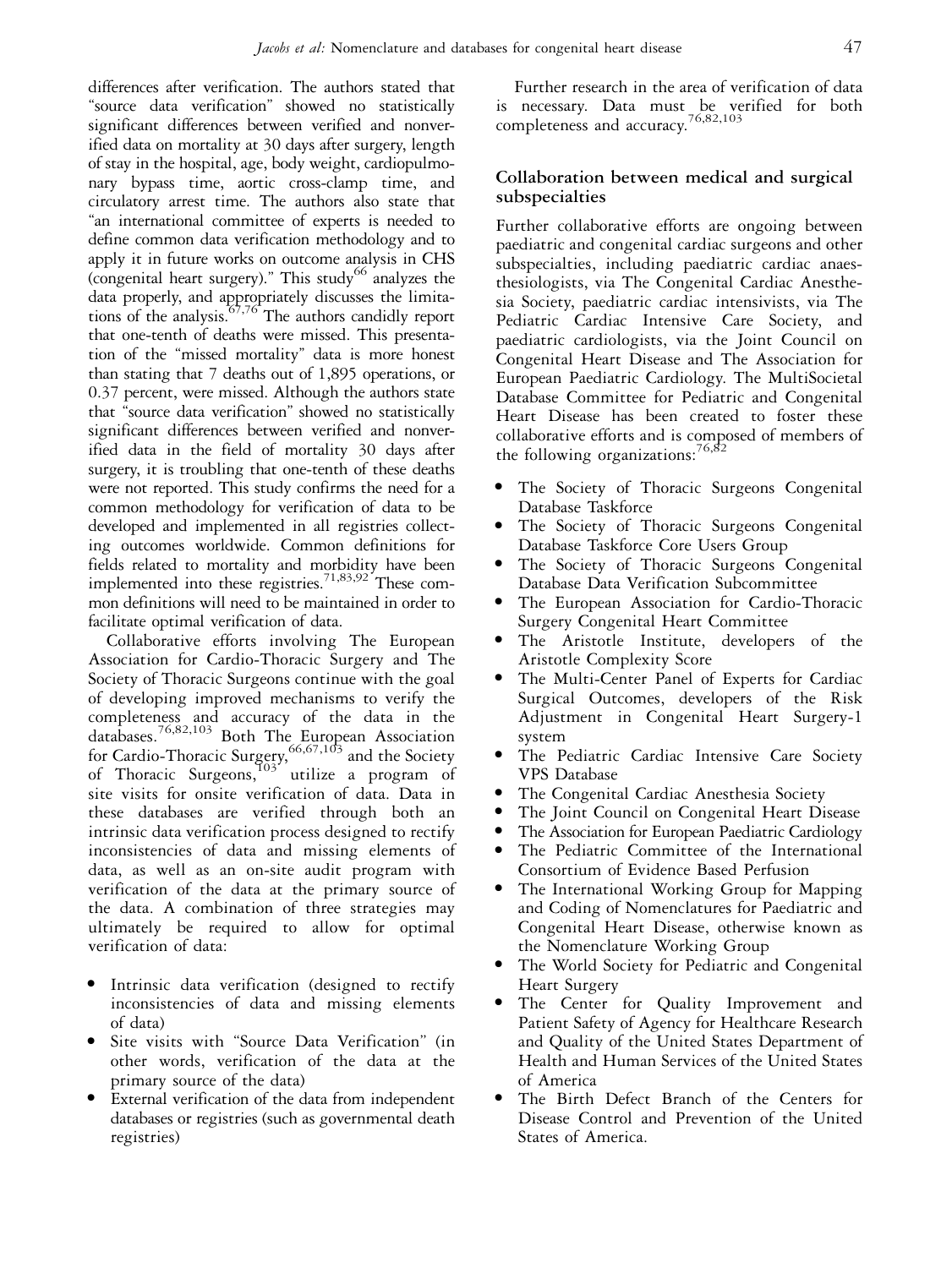Under the leadership of The MultiSocietal Database Committee for Pediatric and Congenital Heart Disease, multiple ongoing collaborative initiatives include:

- Developing regional outcomes reporting initiatives
- <sup>&</sup>gt; Developing improved methodologies of data verification, utilizing site visits with source data verification and perhaps linking to the Social Security Death Master File in the United States
- Validating the Aristotle Basic Complexity Score
- <sup>&</sup>gt; Unifying the Aristotle Basic Complexity Score and the Risk Adjustment for Congenital Heart Surgery methodology
- <sup>&</sup>gt; Developing improved methodologies to assess and measure morbidity
- <sup>&</sup>gt; Developing improved methodologies of long term follow-up
- <sup>&</sup>gt; Improving the level of national and international database participation
- Increasing the involvement from Africa, Asia, Australia and Oceania, and South America.

The preparation of this Supplement to Cardiology in the Young, titled, ''Databases and the Assessment of Complications Associated with the Treatment of Patients with Congenital Cardiac Disease'' under the leadership of The Multi-Societal Database Committee for Pediatric and Congenital Heart Disease exemplifies the benefits of collaboration between medical and surgical subspecialties.

### Future initiatives – can we do better?

A great deal has already been accomplished to standardize and improve methodologies for the analysis of outcomes following the treatment of patients with congenital cardiac disease. While these achievements have laid the groundwork, much remains to be accomplished. We can, and should, rise to the challenge, by more effectively defining and measuring outcomes, setting standards to benchmark results, and using these data to change and improve upon our current practice and these results. A non-comprehensive listing of areas in need of improvement includes:

- Standardizing and unifying the tools for stratification of complexity
- <sup>&</sup>gt; Improving the tools for stratification of complexity so that these tools are based more on objective data and less on subjective probability
- Improving the tools for stratification of complexity in order to account for patient-specific variables
- <sup>&</sup>gt; Creating methodologies for analysis beyond mortality as an endpoint
- <sup>&</sup>gt; Defining morbidity and complications
- Improving methodologies for verification of data
- Clarifying the relationship between administrative databases and clinical databases
- <sup>&</sup>gt; Developing and implementing unique identifiers of all patients, compliant with The Health Insurance Portability and Accountability Act of the federal government of the United States of America
- <sup>&</sup>gt; Establishing links between databases
- <sup>&</sup>gt; Moving beyond geographical barriers
- Moving beyond subspecialty barriers
- Standardizing long term follow-up, including modules for collection of this data
- Identifying non-traditional sources of funding for collection, entry, and verification of data, as well as real time statistical analyses.

# Standardizing and unifying the tools for stratification of complexity

Current efforts to unify the Risk Adjustment in Congenital Heart Surgery-1 system and the Aristotle Complexity Score are in their early stages, but encouraging.<sup>76,77,82</sup> Both tools for stratification of complexity are slightly different, and each is only an approximation of stratification of complexity, and not true risk-adjustment. With both systems, as complexity increases, mortality prior to discharge from the hospital also increases.<sup>77</sup> The Aristotle methodology allows classification of more operations, while the Risk Adjustment in Congenital Heart Surgery-1 system discriminates better at the higher end of complexity.<sup>77</sup> The developers of both systems feel that time and effort spent comparing these two systems are better spent improving overall outcomes for patients with congenitally malformed hearts. Efforts are already underway, involving the developers of each system, to unify these two systems so as to capitalize on the strengths of each. This new combined index of mortality will include elements of both methods, will be based on objective, observed data whenever it is available, and will limit the use of subjective probability, or expert opinion, to areas where objective data is lacking.

# Improving the tools for stratification of complexity so that these tools are based more on objective data and less on subjective probability

In the past, methods of complexity stratification were developed based primarily on subjective probability, or expert opinion, because objective data was lacking or unavailable. The rapid growth of our databases will allow for the development and implementation of more sophisticated methodologies of complexity stratification based more on objective data.<sup>102,11</sup>7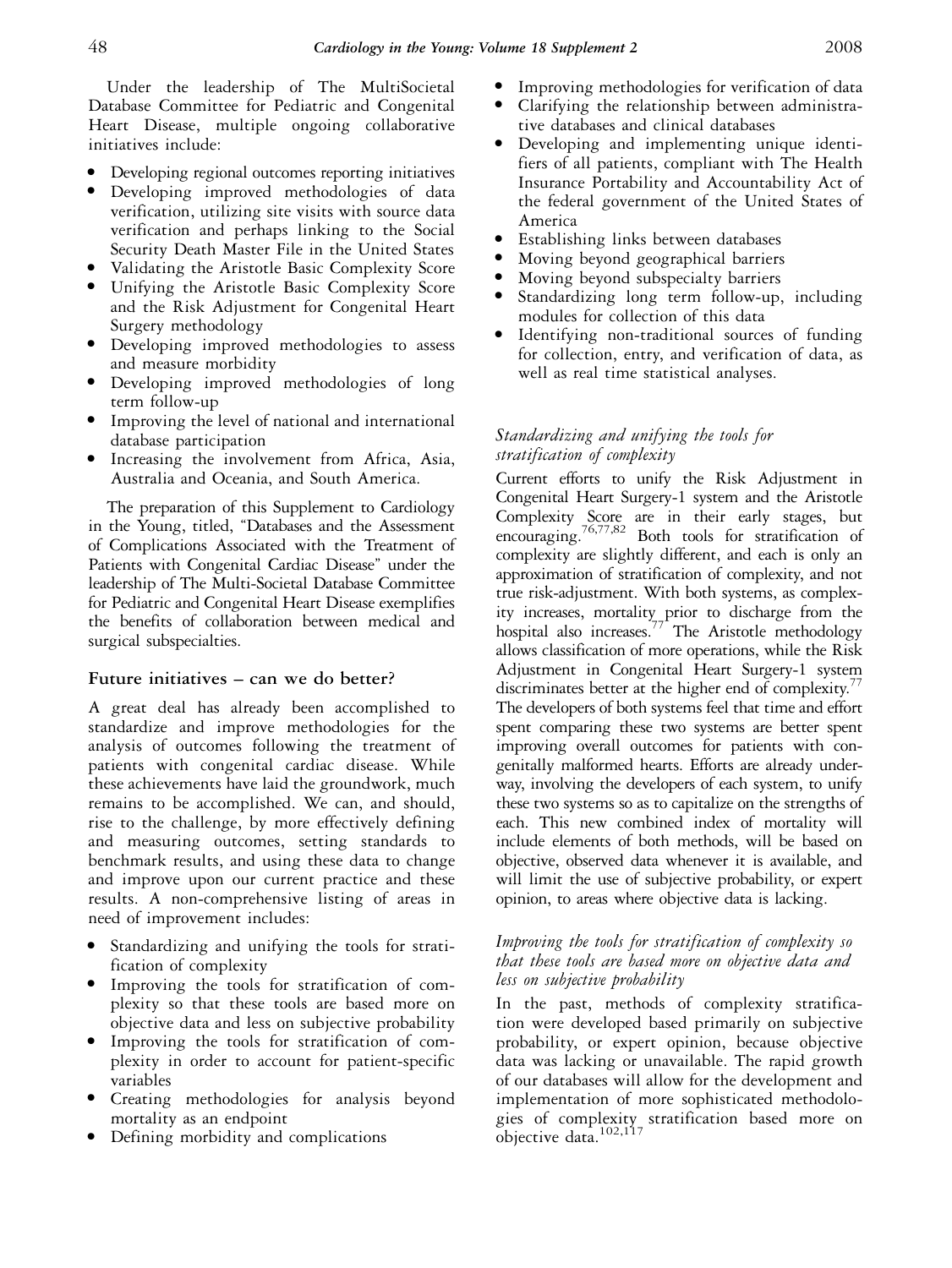# Improving the tools for stratification of complexity in order to account for patient specific-variables

Neither the Risk Adjustment in Congenital Heart Surgery-1 system nor the Aristotle Basic Complexity Score incorporate detailed patient-specific risk factors into their algorithms. The Aristotle Comprehensive Complexity Score adds to the Aristotle Basic Complexity Score by incorporating two sorts of patient-specific modifiers of complexity:

- Procedure Independent Factors
- Procedure Dependent Factors.

''Procedure Independent Factors'' include general factors, clinical factors, extracardiac factors, and surgical factors. ''Procedure Dependent Factors'' include anatomical factors, associated procedures, and age at procedure. The Aristotle Committee is currently involved in ongoing research to validate the Aristotle Comprehensive Complexity Score on a multi-institutional basis.

# Creating methodologies for analysis beyond mortality as an endpoint

In the databases of both The Society of Thoracic Surgeons and The European Association for Cardio-Thoracic Surgery, mortality prior to discharge from the hospital is now between 4% and 5%. In order to evaluate the quality of care delivered to the remaining 95% to 96% of patients, parameters must be developed and standardized that will allow the analysis of the outcomes of these surviving patients. This analysis will require standardization of measurements for morbidity, complications, quality of life, long term survival, and functional status. These standards must then be implemented into our databases. The definitions provided in this Supplement to Cardiology in the Young, as well as those provided in other similar publications,  $71,83$ will help accomplish this objective.

### Defining morbidity and complications

Under the leadership of The MultiSocietal Database Committee for Pediatric and Congenital Heart Disease, this Supplement provides a ''Universal Dictionary for Definitions of Complications Associated with the Treatment of Patients with Congenital Cardiac Disease''. Supported by a grant from the Children's Heart Foundation, this multi-disciplinary project will move toward standardization of the definitions of complications and morbidity. This group has already offered multiple definitions,<sup>83,92</sup> four of which are presented below:

<sup>&</sup>gt; Morbidity is defined as ''a state of illness or lack of health, and includes physical, mental, or emotional disability''

- <sup>&</sup>gt; A complication is defined as ''an event or occurrence that is associated with a disease or a healthcare intervention, is a departure from the desired course of events, and may cause, or be associated with, suboptimal outcome''
- <sup>&</sup>gt; A medical error is defined as ''a health care intervention, that may be an act of commission or omission, where a planned action fails to be completed as intended or the use of a wrong plan is implemented to achieve an aim; this event is a departure from the desired course of events, is less than ideal, and may cause or be associated with suboptimal outcome''
- An adverse event is defined as "a complication that is associated with a healthcare intervention and is associated with suboptimal outcome''.

# Improving methodologies for verification of data

Collaborative efforts involving The European Association for Cardio-Thoracic Surgery and The Society of Thoracic Surgeons continue with the goal of developing improved mechanisms to verify the completeness and accuracy of the data in the databases.76,82,103 Ideally, standardized methodologies of verification of data will be used by all databases and registries in all geographical regions and subspecialty societies. The independent verification of life or death from national registries of death can enhance efforts at verification of data. In the United Kingdom, the United Kingdom Central Cardiac Audit Database verifies deaths with independently validated records of deaths obtained by the Office for National Statistics, using the patient's unique National Health Service number, or the general register offices of Scotland and Northern Ireland. In the United States, early efforts are underway to perform similar verification in the Databases of The Society of Thoracic Surgeons using the Social Security Death Master File, also known as the Social Security Death Index, with potential eventual utilization of the National Death Index of the United States in the future. The science of verification of data is a field that can benefit from collaboration that goes beyond traditional subspecialty and geographical boundaries. The value of our databases depends on data that is verified to be complete and accurate.

# Clarifying the relationship between administrative databases and clinical databases

The Congenital Database Task Force of The Society of Thoracic Surgeons advocates the use of clinical databases rather than administrative databases for the evaluation of quality of care for patients undergoing treatment for congenital cardiac disease.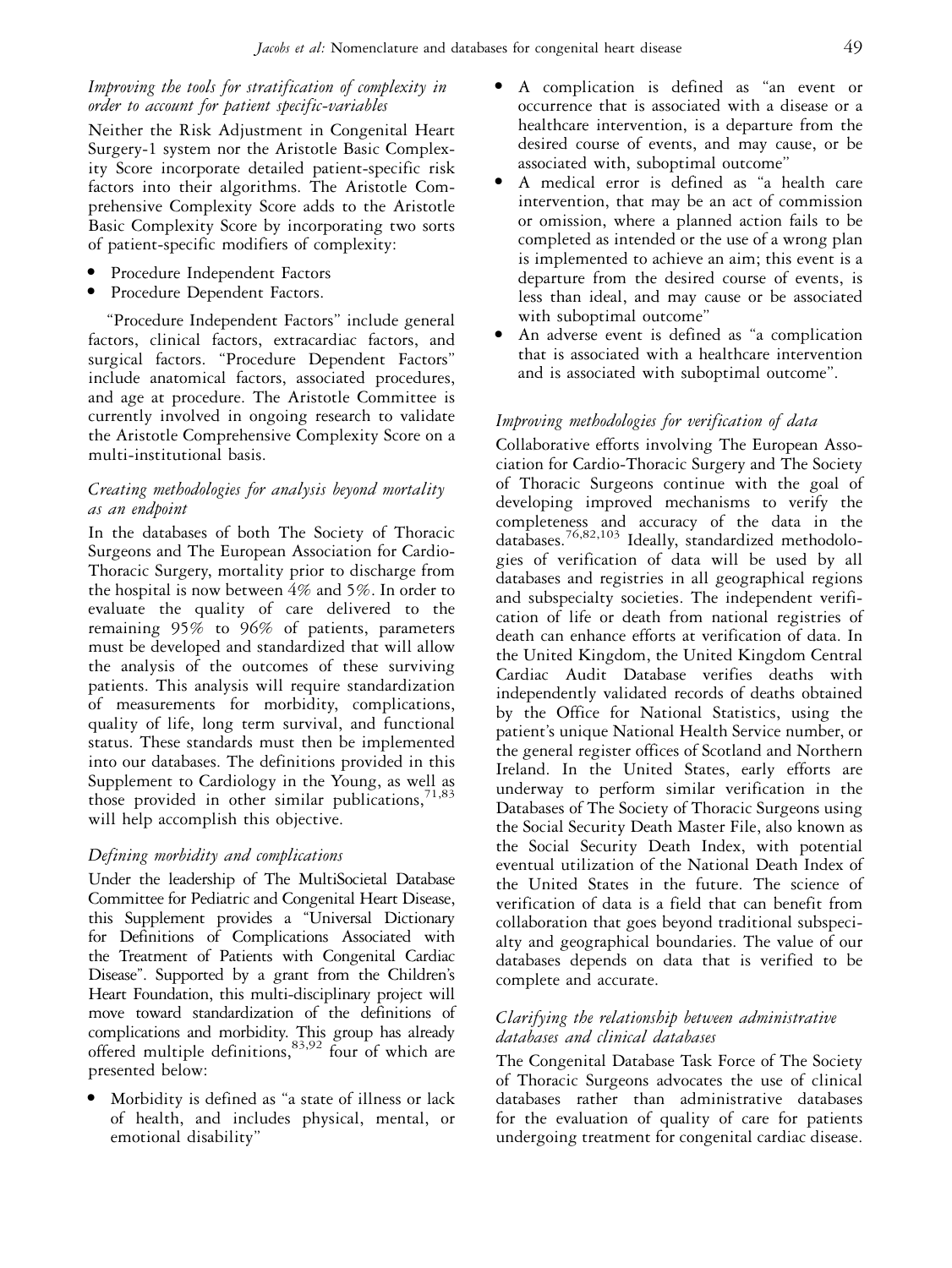Evidence from three recent investigations suggests that the validity of coding of lesions seen in the congenitally malformed heart via the International Classification of Diseases as used in administrative databases is likely to be poor.<sup>93,134,135</sup> First, in a series of 373 infants with congenital cardiac defects at Children's Hospital of Wisconsin, investigators report that only 52% of the cardiac diagnoses in the medical records had a corresponding code from the International Classification of Diseases in the hospital discharge database.<sup>134</sup> Second, the Hennepin County Medical Center discharge database in Minnesota identified all infants born during 2001 with a code for congenital cardiac disease using the International Classification of Diseases. A review of these 66 medical records by physicians was able to confirm only 41% of the codes contained in the administrative database from the International Classification of Diseases.<sup>135</sup> Third, the Metropolitan Atlanta Congenital Defect Program of the Birth Defect Branch of the Centers for Disease Control and Prevention of the federal government of the United States of America carried out surveillance of infants and fetuses with cardiac defects delivered to mothers residing in Atlanta during the years 1988 through  $2003$ .<sup>93</sup> These records were reviewed and classified using both administrative coding and the clinical nomenclature used in the Society of Thoracic Surgeons Congenital Heart Surgery Database. This study concluded that analyses based on the codes available in the International Classification of Diseases are likely to ''have substantial misclassification'' of congenital cardiac disease. Results from this collaborative study, involving the Metropolitan Atlanta Congenital Defect Program of the Birth Defect Branch of the Centers for Disease Control and the Congenital Database Task Force of The Society of Thoracic Surgeons, are published in a separate manuscript in this Supplement.<sup>93</sup>

Several potential reasons can explain the poor diagnostic accuracy of administrative databases and codes from the International Classification of Diseases:

- accidental miscoding
- coding performed by medical records clerks who have never seen the actual patient
- contradictory or poorly described information in the medical record
- lack of diagnostic specificity for congenital cardiac disease in the codes of the of International Classification of Diseases
- inadequately trained medical coders.

Ongoing collaborative research under the leadership of The MultiSocietal Database Committee for Pediatric and Congenital Heart Disease, involving both the Agency for Healthcare Research and Quality, and the Centers for Disease Control and Prevention, should clarify further the relationship between administrative databases and clinical databases. The data within administrative databases and clinical databases may truly be complementary. By linking these administrative and clinical databases together, it may be possible to enhance our ability to perform analysis of outcomes, longitudinal follow-up, and even the assessment of healthcare economics.<sup>82,88,104</sup>

# Developing and implementing unique identifiers of all patients, compliant with The Health Insurance Portability and Accountability Act of the federal government of the United States of America

In 1996, the Health Insurance Portability and Accountability Act was enacted by the Congress of the United Stated of America.<sup>136</sup> Title I of this legislation protects health insurance coverage for workers and their families when they change or lose their jobs. Title II of this legislation, the Administrative Simplification provisions, requires the establishment of national standards for electronic health care transactions and national identifiers for providers, health insurance plans, and employers. The Administrative Simplification provisions also address the security and privacy of health data, with the goal of improving the efficiency and effectiveness of the nation's health care system by encouraging the widepread use of electronic data interchange. The Privacy Rule, that took effect on April 14, 2003, established regulations for the use and disclosure of Protected Health Information, which is any information about the state of health, provision of health care, or payment for health care that can be linked to an individual. Protected Health Information is interpreted rather broadly and includes any part of a payment history or medical record of the patient.<sup>136</sup>

Although the Health Insurance Portability and Accountability Act is law only in the United States of America, many nations have enacted similar legislation, or will do so in the future. An understanding of this law and its relationship to the incorporation of unique identifiers of patients into a multi-institutional database will therefore likely play a role in many countries. The congenital databases of The Society of Thoracic Surgeons and The European Association for Cardio-Thoracic Surgery currently do not include such unique patient identification. Information allowing for the identification of individual patients needs to be included in multi-institutional databases to facilitate the following objectives:

The multi-institutional database would be able to verify mortality data with state-wide, regional, and national death registries such as the United States National Death Index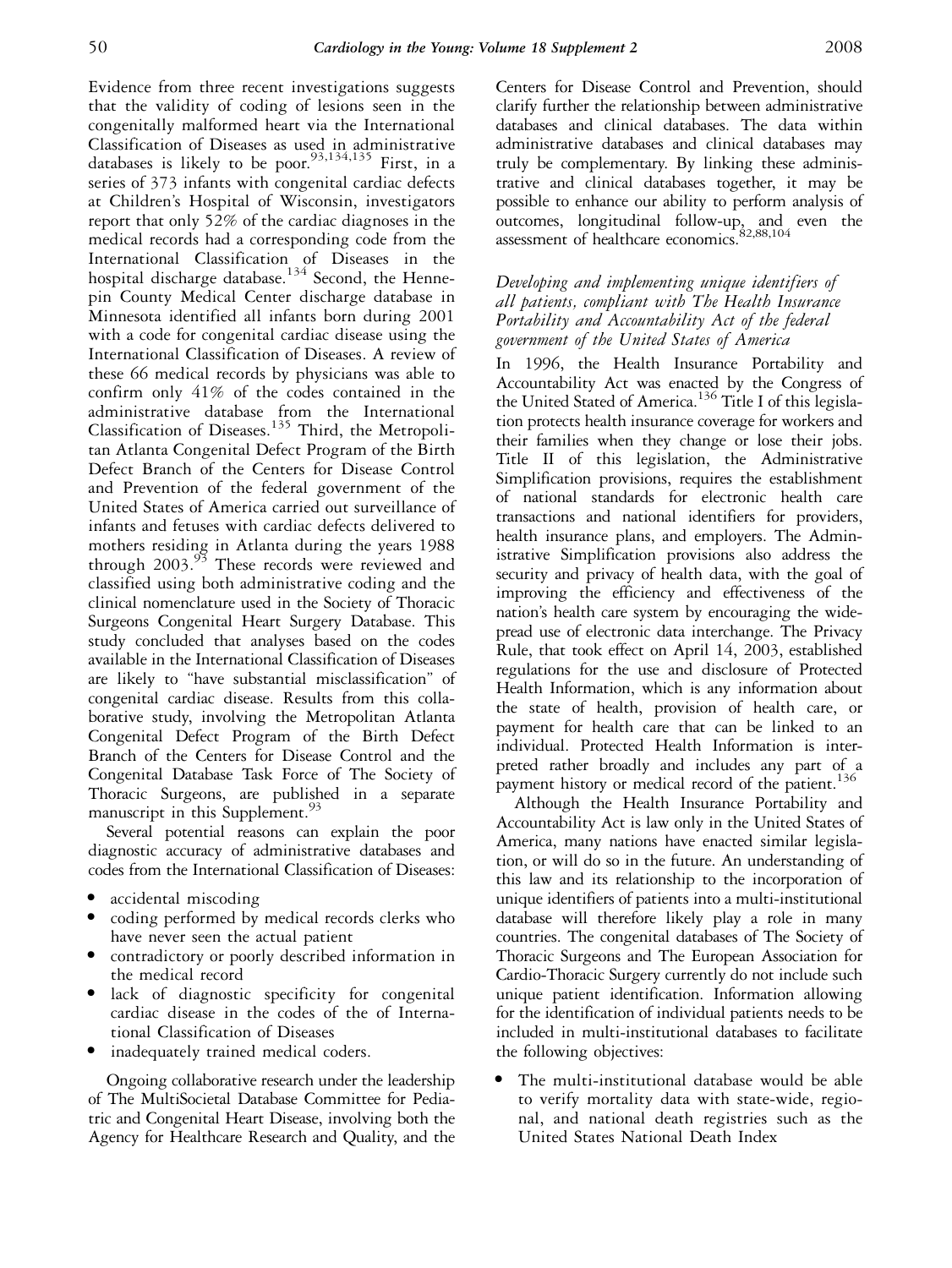- The multi-institutional surgical database would be able to share data with other subspecialty databases like the databases of the American College of Cardiology, the Congenital Cardiac Anesthesia Society, the Pediatric Cardiac Intensive Care Society, the Extracorporeal Life Support Organization, and the Pediatric Heart Transplant Study Group
- The multi-institutional database would be able to link and follow patients when they have multiple operations in different institutions, a common occurrence in congenital cardiac surgery
- The Society of Thoracic Surgeons Database would be able to link and follow patients who have had operations in more than one of their three databases: Adult Cardiac Surgery, Adult Thoracic Surgery, and Congenital Heart Surgery
- The multi-institutional database would be able to perform long term follow-up and generate Kaplan-Meier Survival curves from the data.

It is possible to incorporate unique patient identification into a multi-institutional database and remain compliant with the Health Insurance Portability and Accountability Act and similar legislation.<sup>88</sup> Unique patient identification used for initiatives to improve quality and related incidental research can be maintained in a compliant fashion by using several data protective strategies.<sup>88</sup>

As cardiothoracic surgeons, one of our professional responsibilities is the longitudinal follow-up of patients undergoing cardiothoracic surgery. The Database of The Society of Thoracic Surgeons is the largest clinical cardiothoracic surgical database in North America and currently includes (as of August 8, 2008) 1,111 participating sites with 3,273 participating surgeons.<sup>88</sup>

- Adult Cardiac Surgery Database: Participants  $=$ 931, Surgeons = 2,735, greater than 3 million operations;
- General Thoracic Surgery Database Participants = 108, Surgeons =  $365$ , Operations =  $87,987$ ;
- Congenital Heart Surgery Database Participants = 72, Surgeons = 173, Operations =  $98,406$ .

Presently, the Databases of The Society of Thoracic Surgeons provide only in-hospital and 30-day followup of patients. Recognizing the critical importance of long-term follow-up, the Workforce on National Databases of The Society of Thoracic Surgeons has initiated a strategy to facilitate longitudinal follow-up of patients in the Database. A key element of this strategy entails the use of specific identifiers that will permit long-term tracking of important patient events. Accordingly, on January 1, 2008, the Adult Cardiac Surgery Database of The Society of Thoracic Surgeons

began collecting Unique Patient, Surgeon, and Hospital Identifier Fields that are compliant with the Health Insurance Portability and Accountability Act. Similar Identifier Fields will be added to the General Thoracic Surgery Database of The Society of Thoracic Surgeons on January 1, 2009, and to the Congenital Heart Surgery Databases of The Society of Thoracic Surgeons on January 1, 2010 (Tables 2 and 3).

# Establishing links between databases

Developing useful links between different multiinstitutional databases requires two accomplishments:

- <sup>&</sup>gt; Standardization of nomenclature, definitions, and terminology
- <sup>&</sup>gt; Incorporation of unique patient identification into the multi-institutional database.

These links between databases will then lead to multiple benefits in the areas of data verification, subspecialty collaboration, and long term followup, as described above and below.

### Moving beyond geographical barriers

As documented by this review, the current initiatives, concerning databases designed to analyze outcomes of the treatment of patients with congenitally malformed hearts, are dominated by projects in Europe and North America. As we move forward, it will be crucial to extend beyond traditional geographical barriers, and increase the involvement from Africa, Asia, Australia and Oceania, and South America. The newly formed World Society for Pediatric and Congenital Heart Surgery lists as one of its primary objectives ''To organize and maintain a global database on operations and outcomes built upon extant continental databases." $137$  The globalization of these efforts is certainly an area where ''we can do better.''

### Moving beyond subspecialty barriers

As this review also documents, with the exception of the United Kingdom Congenital Cardiac Audit Database, the current initiatives, concerning databases designed to analyze outcomes of the treatment of patients with congenitally malformed hearts, are dominated by surgeons. Under the leadership of The MultiSocietal Database Committee for Pediatric and Congenital Heart Disease, multiple ongoing collaborative projects exist, with the ultimate objective of increasing involvement, in these initiatives and databases, of paediatric cardiac anaesthesiologists, paediatric cardiac intensivists, and paediatric cardiologists. The Society of Thoracic Surgeons Congenital Database Taskforce and The Pediatric Cardiac Intensive Care Society have had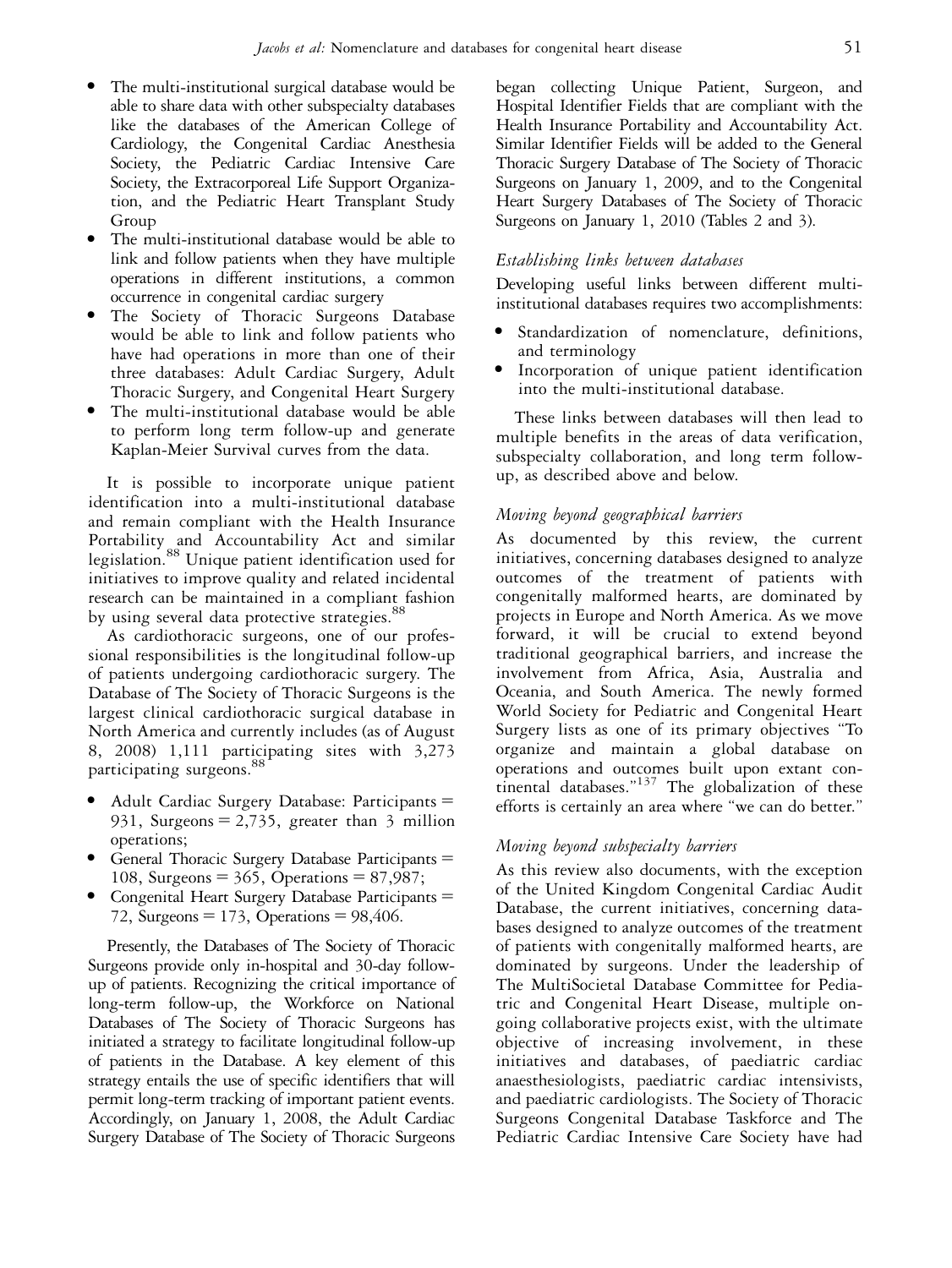|                              | Field                                                         | Data Specifications Adult Cardiac Data Version 2.52.1 |               |               | Data Specifications Adult Cardiac Data Version 2.61 |             |                                                                                                                                                                                                                                                                                                                                         |  |
|------------------------------|---------------------------------------------------------------|-------------------------------------------------------|---------------|---------------|-----------------------------------------------------|-------------|-----------------------------------------------------------------------------------------------------------------------------------------------------------------------------------------------------------------------------------------------------------------------------------------------------------------------------------------|--|
|                              |                                                               | Short Name                                            | Seq. No. Note |               | Short Name                                          |             | Seq. No. Data definition                                                                                                                                                                                                                                                                                                                |  |
| Hospital<br>Identifier       | Hospital Name                                                 | HospName                                              | 220           |               | HospName                                            | 220         | Indicate the full name of the facility where the procedure<br>was performed. Values should be full, official hospital<br>names with no abbreviations or variations in spelling<br>for a single hospital. Values should also be mixed-case.                                                                                              |  |
|                              | Hospital Zip Code                                             | HospZip                                               | 230           |               | HospZIP                                             | 230         | Indicate the ZIP code of the hospital. Outside the USA,<br>these data may be known by other names such as Postal<br>Code (needing 6 characters). Software should allow sites<br>to collect up to 10 characters to allow for $\mathsf{Zip+4}$ values.<br>This field should be collected in compliance with state/<br>local privacy laws. |  |
|                              | Hospital State                                                | HospStat                                              | 240           |               | HospStat                                            | 240         | Indicate the abbreviation of the state or province in<br>which the hospital is located.                                                                                                                                                                                                                                                 |  |
|                              | Hospital National<br>Provider Identifier                      | NA                                                    |               |               | HospNPI                                             | 241         | Indicate the hospital's National Provider Identification<br>(NPI). This number, assigned by the Center for<br>Medicare and Medicaid Services (CMS), is used to<br>uniquely identify facilities for Medicare billing<br>purposes.                                                                                                        |  |
| Surgeon/Group<br>Identifiers | Surgeon Name                                                  | Surgeon                                               | 1210          |               | Surgeon                                             | 1210        | Indicate the surgeon's name. This field must have<br>controlled data entry where a user selects the surgeon<br>name from a user list. This will remove variation in<br>spelling, abbreviations and punctuation within the<br>field.                                                                                                     |  |
|                              | Surgeon National<br>Provider Identifier                       | NA                                                    |               |               | SurgNPI                                             | 1221        | Indicate the individual-level National Provider Identifier<br>of the surgeon performing the procedure.                                                                                                                                                                                                                                  |  |
|                              | Referring Cardiologist<br>Name                                | RefCard                                               | 200           | Not harvested | RefCard                                             | 200         | Indicate the referring cardiologist's name.                                                                                                                                                                                                                                                                                             |  |
|                              | Referring Physician Name<br>Taxpayer Identification<br>Number | RefPhys<br>NA                                         | 210           | Not harvested | RefPhys<br><b>TIN</b>                               | 210<br>1222 | Indicate the referring physician's name.<br>Indicate the group-level Taxpayer Identification Number<br>for the Taxpayer holder of record for the Surgeon's<br>National Provider Identifier that performed the<br>procedure.                                                                                                             |  |
| Patient<br>Identifiers       | Patient First Name                                            | PatFName                                              | 110           | Not harvested | PatFName                                            | 110         | Indicate the patient's first name documented in the<br>medical record. This field should be collected in<br>compliance with state/local privacy laws.                                                                                                                                                                                   |  |
|                              | Middle Initial                                                | PatMInit                                              | 120           | Not harvested | PatMInit                                            | 120         | Indicate the patient's middle initial documented in the<br>medical record. Leave "blank" if no middle name. This<br>field should be collected in compliance with state/local<br>privacy laws.                                                                                                                                           |  |
|                              | Last Name                                                     | PatLName                                              | 100           | Not harvested | PatLName                                            | 100         | Indicate the patient's last name documented in the<br>medical record. This field should be collected in<br>compliance with state/local privacy laws.                                                                                                                                                                                    |  |

# Table 2. Identifiers for the STS Adult Cardiac Surgery Database and Adult Thoracic Database

2008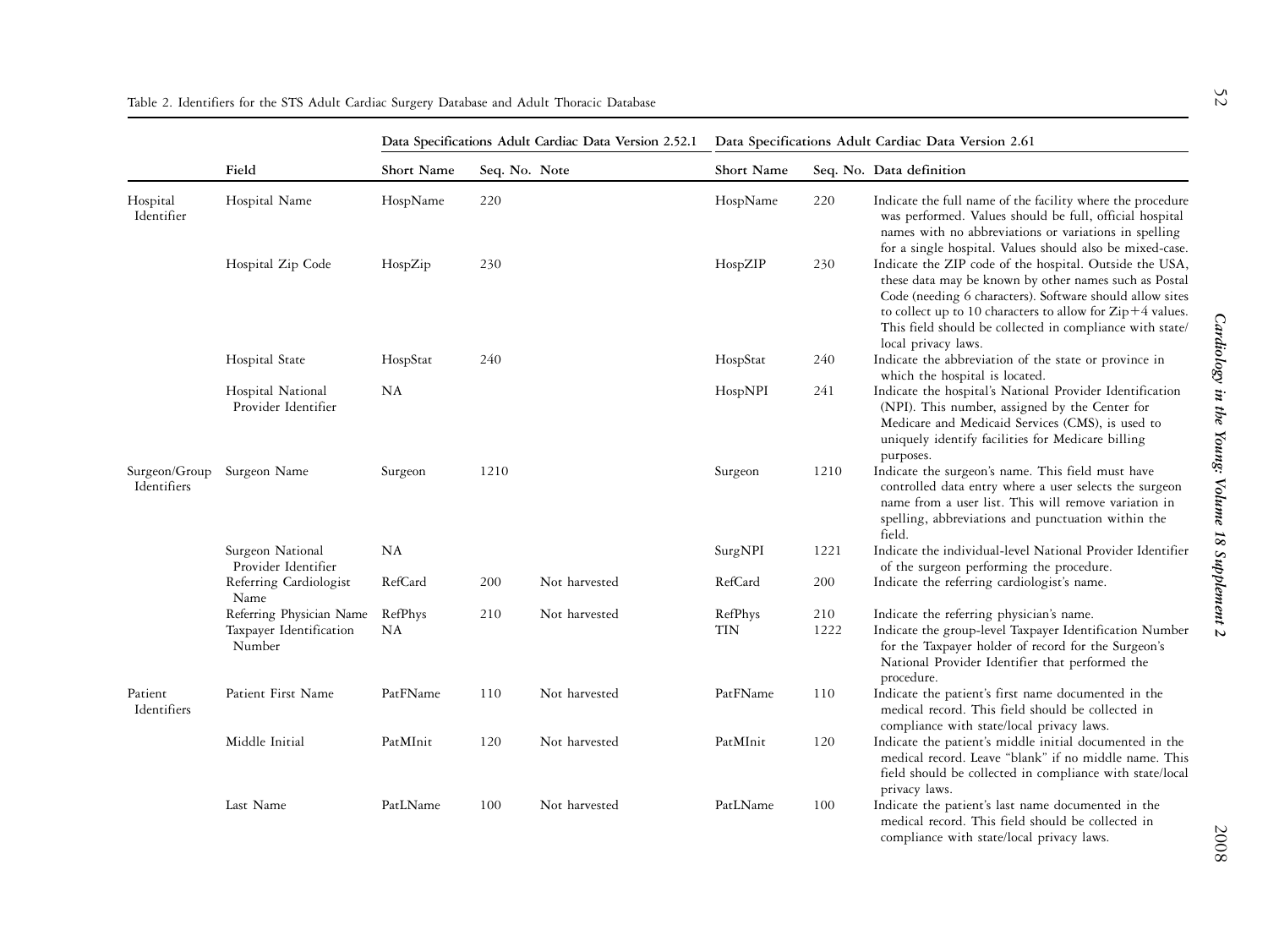Table 2. Continued

| Social Security Number                 | <b>SSN</b> | 160 | Not harvested.<br>Definition=Indicate the<br>nine-digit patient's Social<br>Security Number (SSN).<br>Although this is the Social<br>Security Number in the USA,<br>other countries may have a<br>different National Patient<br>Identifier Number. For<br>example in Canada, this<br>would be the Social Insurance<br>Number. | <b>SSN</b> | 160 | Indicate the nine-digit patient's Social Security Number<br>(SSN). Although this is the Social Security Number in<br>the USA, other countries may have a different National<br>Patient Identifier Number. For example, in Canada, this<br>would be the Social Insurance Number. This field<br>should be collected in compliance with state/local<br>privacy laws.                                                                                                                                                                     |
|----------------------------------------|------------|-----|-------------------------------------------------------------------------------------------------------------------------------------------------------------------------------------------------------------------------------------------------------------------------------------------------------------------------------|------------|-----|---------------------------------------------------------------------------------------------------------------------------------------------------------------------------------------------------------------------------------------------------------------------------------------------------------------------------------------------------------------------------------------------------------------------------------------------------------------------------------------------------------------------------------------|
| Medical Record Number                  | MedRecN    | 170 | Not harvested.<br>Definition=Indicate the<br>patient's medical record<br>number at the hospital where<br>surgery occurred                                                                                                                                                                                                     | MedRecN    | 170 | Indicate the patient's medical record number at the<br>hospital where surgery occurred. This field should be<br>collected in compliance with state/local privacy laws.<br>(Begin harvesting as 'harvest optional')                                                                                                                                                                                                                                                                                                                    |
| Date of Birth                          | DOB        | 130 | Harvest optional                                                                                                                                                                                                                                                                                                              | <b>DOB</b> | 130 | Indicate the patient's date of birth using 4-digit format<br>for year. This field should be collected in compliance<br>with state/local privacy laws.                                                                                                                                                                                                                                                                                                                                                                                 |
| Health Insurance Claim<br>(HIC) Number | NA         |     |                                                                                                                                                                                                                                                                                                                               | HICNumber  | 171 | Indicate the Health Insurance Claim (HIC) number of<br>the primary beneficiary. This is an 11-digit number that<br>uniquely identifies an individual for a claim. (The HIC<br>number consists of the Social Security Number and an<br>alpha-numeric identifier. This identifier is usually just<br>one digit [but in few instances may be two digits].<br>There may be only 10 digits to enter. It is the number<br>found on patient's Medicare cards. If the patient is not a<br>Medicare patient, they will not have a HIC number.) |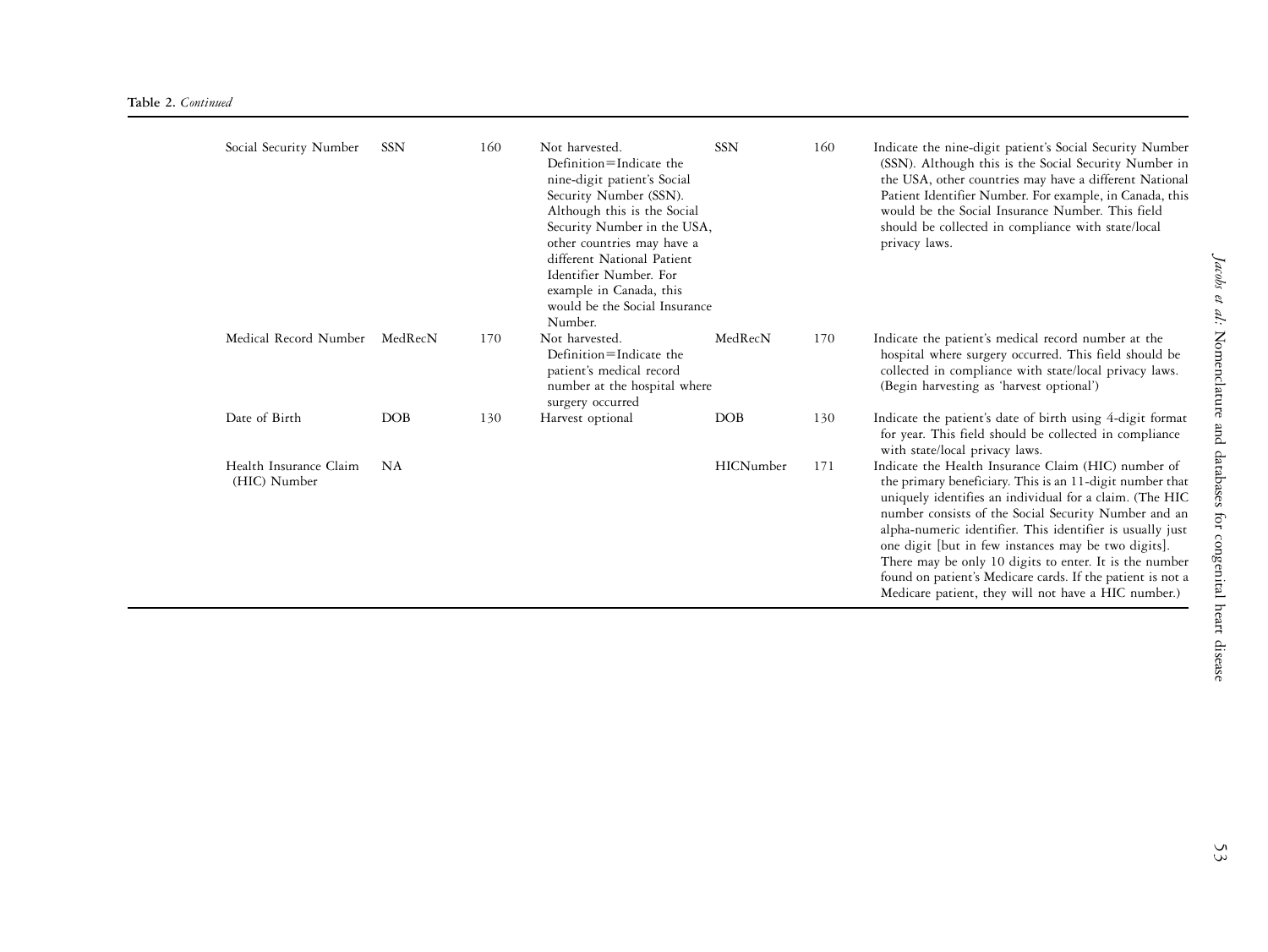Table 3. Identifiers for the STS Congenital Heart Surgery Database

|                                   | Field                                               | <b>Short Name</b>                 | Data definition                                                                                                                                                                                                                                                                                                                                                |
|-----------------------------------|-----------------------------------------------------|-----------------------------------|----------------------------------------------------------------------------------------------------------------------------------------------------------------------------------------------------------------------------------------------------------------------------------------------------------------------------------------------------------------|
| Hospital Identifier Hospital Name |                                                     | HospName                          | Indicate the full name of the facility where the procedure was performed.<br>Values should be full, official hospital names with no abbreviations or<br>variations in spelling for a single hospital. Values should also be mixed-<br>case.                                                                                                                    |
|                                   | Hospital Zip Code                                   | HospZIP                           | Indicate the ZIP code of the hospital. Outside the USA, these data may<br>be known by other names such as Postal Code (needing 6 characters).<br>Software should allow sites to collect up to 10 characters to allow for<br>Zip+4 values. This field should be collected in compliance with state/<br>local privacy laws.                                      |
|                                   | Hospital State                                      | HospStat                          | Indicate the abbreviation of the state or province in which the hospital is<br>located.                                                                                                                                                                                                                                                                        |
|                                   | Hospital National<br>Provider Identifier            | HospNPI                           | Indicate the hospital's National Provider Identification (NPI). This<br>number, assigned by the Center for Medicare and Medicaid Services<br>(CMS), is used to uniquely identify facilities for Medicare billing<br>purposes.                                                                                                                                  |
| Surgeon/Group<br>Identifiers      | Surgeon Name                                        | Surgeon                           | Indicate the surgeon's name. This field must have controlled data entry<br>where a user selects the surgeon name from a user list. This will remove<br>variation in spelling, abbreviations and punctuation within the field.                                                                                                                                  |
|                                   | Surgeon National<br>Provider Identifier             | SurgNPI                           | Indicate the individual-level National Provider Identifier of the surgeon<br>performing the procedure.                                                                                                                                                                                                                                                         |
|                                   | Referring Cardiologist<br>Name                      | RefCard                           | Indicate the referring cardiologist's name.                                                                                                                                                                                                                                                                                                                    |
|                                   | Referring Physician Name<br>Resident<br>Resident ID | RefPhys<br>Resident<br>ResidentID | Indicate the referring physician's name.                                                                                                                                                                                                                                                                                                                       |
|                                   | Assistant Surgeon                                   | AsstSurgeon                       |                                                                                                                                                                                                                                                                                                                                                                |
|                                   | Assistant Surgeon ID                                | AsstSurgeonID                     |                                                                                                                                                                                                                                                                                                                                                                |
|                                   | Consulting Attendant                                | CnsltAttnd                        |                                                                                                                                                                                                                                                                                                                                                                |
|                                   | Consulting Attendant ID                             | CnsltAttndID<br>TIN               |                                                                                                                                                                                                                                                                                                                                                                |
|                                   | Taxpayer Identification<br>Number                   |                                   | Indicate the group-level Taxpayer Identification Number for the<br>Taxpayer holder of record for the Surgeon's National Provider Identifier<br>that performed the procedure.                                                                                                                                                                                   |
| Patient Identifiers               | Patient First Name                                  | PatFName                          | Indicate the patient's first name documented in the medical record. This<br>field should be collected in compliance with state/local privacy laws.                                                                                                                                                                                                             |
|                                   | Middle Initial                                      | PatMInit                          | Indicate the patient's middle initial documented in the medical record.<br>Leave "blank" if no middle name. This field should be collected in<br>compliance with state/local privacy laws.                                                                                                                                                                     |
|                                   | Last Name                                           | PatLName                          | Indicate the patient's last name documented in the medical record. This<br>field should be collected in compliance with state/local privacy laws.                                                                                                                                                                                                              |
|                                   | Social Security Number                              | <b>SSN</b>                        | Indicate the nine-digit patient's Social Security Number (SSN).<br>Although this is the Social Security Number in the USA, other<br>countries may have a different National Patient Identifier Number.<br>For example, in Canada, this would be the Social Insurance Number.<br>This field should be collected in compliance with state/local<br>privacy laws. |
|                                   | Medical Record Number                               | MedRecN                           | Indicate the patient's medical record number at the hospital where<br>surgery occurred. This field should be collected in compliance with<br>state/local privacy laws. (Begin harvesting as 'harvest optional')                                                                                                                                                |
|                                   | Date of Birth                                       | <b>DOB</b>                        | Indicate the patient's date of birth using 4-digit format for year. This<br>field should be collected in compliance with state/local privacy laws.                                                                                                                                                                                                             |
|                                   | City of Birth                                       | BirthCit                          | City in which the patient was born.                                                                                                                                                                                                                                                                                                                            |
|                                   | State of Birth                                      | BirthSta                          | State in which the patient was born. Synchronize with state variables in<br>Adult $2.6 - i.e.$ use of Province as an option.                                                                                                                                                                                                                                   |
|                                   | Country of Birth                                    | BirthCou                          | Country in which patient was born.                                                                                                                                                                                                                                                                                                                             |
|                                   | Mother's First Name                                 | MatFName                          | First name of patient's biological mother at time of patient's birth.                                                                                                                                                                                                                                                                                          |
|                                   | Mother's Middle Initial<br>Mother's Last Name       | MatMInit<br>MatLName              | Middle initial of patient's biological mother at time of patient's birth.<br>Last name of patient's biological mother at time of patient's birth.                                                                                                                                                                                                              |
|                                   | Mother's Social Security<br>Number                  | MatSSN                            | Social Security Number of patient's biological mother.                                                                                                                                                                                                                                                                                                         |
|                                   | Health Insurance Claim<br>(HIC) Number              | HІC                               | Indicate the Health Insurance Claim (HIC) number of the primary<br>beneficiary. This is an 11-digit number that uniquely identifies an<br>individual for a claim. NOTE: THIS VARIABLE ONLY TO BE                                                                                                                                                               |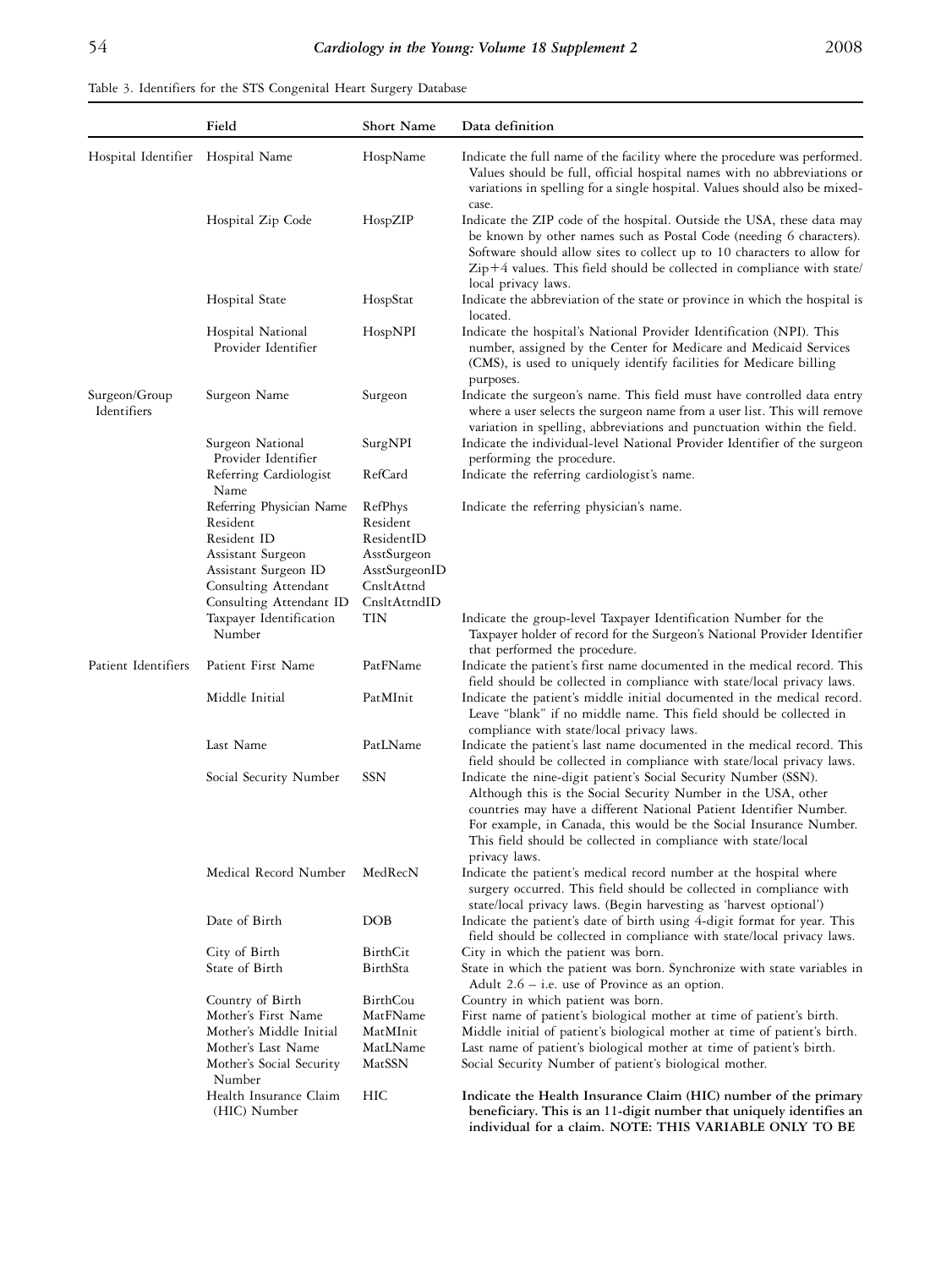| CONSIDERED IF REQUIRED BY CMS FOR PAY FOR<br><b>PERFORMANCE</b> . This is an 11-digit number that uniquely identifies<br>an individual for a claim. It consists of the HIC number of the primary<br>beneficiary plus a modifier to determine the relationship of the patient<br>to the beneficiary. This number will likely be required for the CMS pay<br>for performance project. NOTE: That this Medicare ID number<br>sometimes does change through time as in the case of someone getting<br>married and getting their insurance through spouse. CMS does not<br>provide HIC anymore in its research identifiable files so this variable<br>would not help linking to CMS data for longitudinal follow-up.<br>NOTE: This variable might not be useful for the congenital database |
|----------------------------------------------------------------------------------------------------------------------------------------------------------------------------------------------------------------------------------------------------------------------------------------------------------------------------------------------------------------------------------------------------------------------------------------------------------------------------------------------------------------------------------------------------------------------------------------------------------------------------------------------------------------------------------------------------------------------------------------------------------------------------------------|
| in the current context of Medicare, but it might be useful in the context<br>of Medicaid.                                                                                                                                                                                                                                                                                                                                                                                                                                                                                                                                                                                                                                                                                              |
| (The HIC number consists of the Social Security Number and an alpha-<br>numeric identifier. This identifier is usually just one digit [but in few                                                                                                                                                                                                                                                                                                                                                                                                                                                                                                                                                                                                                                      |

instances may be two digits]. There may be only 10 digits to enter. It is

several meetings. The Pediatric Cardiac Intensive and subspecialty boundaries and effortlessly links multiple databases including those shown in the following non-comprehensive listing: The Database of The Society of Thoracic Surgeons [http://www.sts.org/] The Database of The European Association for Cardio-Thoracic Surgery [http://www.eacts.org/] The Database of The Congenital Heart Surgeons' Society (CHSS) [http://www.chss.org/] The IMPACT Database of The American College the number found on patient's Medicare cards. If the patient is not a Medicare patient, they will not have a HIC number.)

of Cardiology National Cardiovascular Data Registry (ACC-NCDR) [http://www.ncdr.com/  $WebNCDR/Common/$  (NCDR<sup>®</sup> is an initiative of the American College of Cardiology Foundation $^{(8)}$ , with partnering support from the following organizations: ACTION Regis- $\text{try}^{\overline{\text{B}}}-\text{GWTG}^{\overline{\text{TM}}}-\text{American Heart Association}$ ;  $CARE$  Registry<sup>®</sup>-The Society for Cardiovascular Angiography and Interventions, Society of Interventional Radiology, American Academy of Neurology, American Association of Neurological Surgeons/Congress of Neurological Surgeons, and Society for Vascular Medicine; CathPCI Registry<sup>®</sup>-The Society for Cardiovascular Angiography and Interventions; ICD Registry<sup>TM</sup>-Heart Rhythm Society.)

The Database of The Joint Council on Congenital Heart Disease [http://www.aap.org/ sections/cardiology/JCCHD.htm] (The Joint Council on Congenital Heart Disease (JCCHD) is a council composed of the current chairs of four core organizations related to pediatric cardiology in the United States of America: the sub board of Pediatric Cardiology of the

Care Society utilizes a database known as the VPS system (the Virtual PICU System). The Pediatric Cardiac Intensive Care Society has agreed to map its coding system to the International Paediatric and Congenital Cardiac Code and this project is near completion. Efforts are also being explored to link the Congenital Database of The Society of Thoracic Surgeons to the VPS system of the Pediatric Cardiac Intensive Care Society. The Congenital Cardiac Anesthesia Society has also agreed to utilize the International Paediatric and Congenital Cardiac Code in its database and has begun to develop a joint ''Congenital Cardiac Anesthesia Society – Society of Thoracic Surgeons Congenital Database''. The Joint Council on Congenital Heart Disease is developing a project using a database of paediatric cardiology that will also utilize the International Paediatric and Congenital Cardiac Code. The American College of Cardiology has initiated the development of a Database of Congenital Cardiology named ''IMPACT'', which stands for ''IMproving Pediatric and Adult Congenital Treatment''. The IMPACT Database will also utilize the International Paediatric and Congenital Cardiac Code. Members of the Congenital Database Taskforce of The Society of Thoracic Surgeons are collaborating with the American College of Cardiology as this database is developed. Goals include harmonization of definitions and linking of datasets.

All of these collaborative efforts will be integral to achieve the ultimate goal of developing a multiinstitutional outcomes database that allows longterm follow-up. In the end, we should strive to develop a seamless database that spans geographical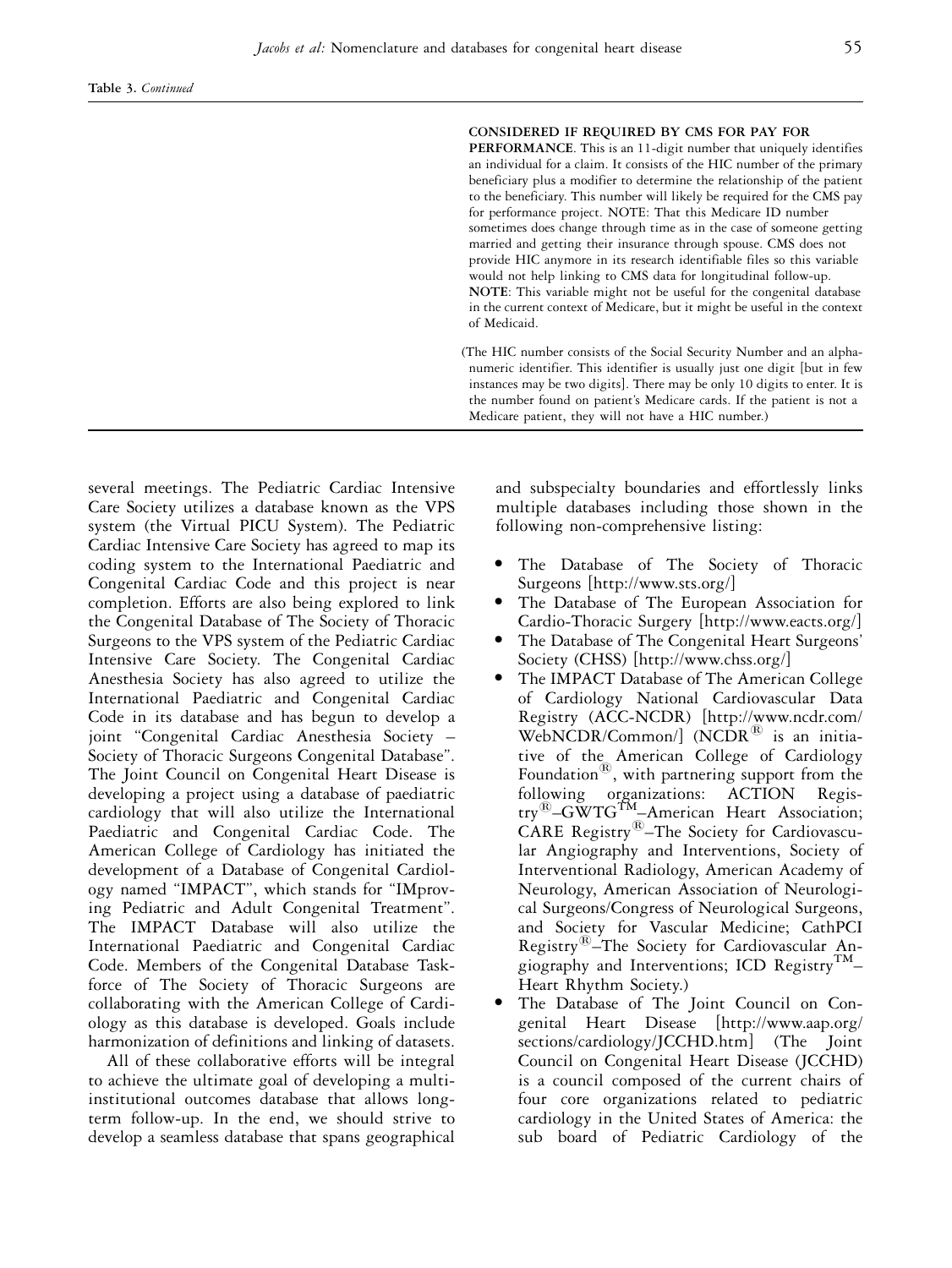American Board of Pediatrics, the section of Congenital Heart Disease/Pediatric Cardiology of the American College of Cardiology, the Council of Cardiovascular Disease in the Young of the American Heart Association, and the Section of Cardiology and Cardiac Surgery of the American Academy of Pediatrics. In addition, the Joint Council includes representation from the International Society of Adult Congenital Cardiac Disease, the Congenital Heart Surgeon's Society, and the Society of Thoracic Surgery. Originally formed to improve communication between the various groups involved with congenital heart disease and pediatric cardiology, the Joint Council on Congenital Heart Disease meets once a year in the fall to share information between the represented organizations and to help coordinate national activities related to Pediatric Cardiology, Pediatric Cardiac Surgery, and Congenital Heart Disease.)

- <sup>&</sup>gt; Databases associated with The Association For European Paediatric Cardiology [http://www. aepc.org/aepc/nid/Home]
- The Central Cardiac Audit Database of the United Kingdom [http://www.ccad.org.uk/congenital]
- The Database of Congenital Cardiac Anesthesia Society [http://www.pedsanesthesia.org/ccas/] (The Congenital Cardiac Anesthesia Society (CCAS) is a new Society organized within the Society for Pediatric Anesthesia. The concept of the Congenital Cardiac Anesthesia Society originated with directors of cardiac anaesthesia and other key leaders at major congenital cardiac disease programs, who believed there was a need for a new society because of rapid advancement of highly specialized knowledge in the field, and a great increase in the numbers of patients, including adults with congenital cardiac disease. Part of the mission of the Congenital Cardiac Anesthesia Society is organizing and maintaining a multiinstitutional database of the anaesthetic care of patients with congenital cardiac disease.)
- The VPS Database of The Pediatric Cardiac Intensive Care Society [https://portal.myvps.org/ default.aspx] (The VPS system [The Virtual PICU System] is a clinical database dedicated to standardized sharing of data and benchmarking among paediatric intensive care units. All participants collect information on patient and hospital stay measures, diagnoses, interventions, discharge, organ donation, and paediatric severity of mortality scores. Users can choose to collect data for multi-site research studies and additional internal research needs through customizable interfaces.)
- The Extracorporeal Life Support Organization (ELSO) Registry[http://www.elso.med.umich.edu/]

(The Extracorporeal Life Support Organization (ELSO) is an international consortium of health care professionals and scientists who are dedicated to the development and evaluation of novel therapies for support of failing organ systems. Crucial is the promotion of a broad multidisciplinary collaboration. The primary mission of the Organization is to maintain a registry of, at least, use of extracorporeal membrane oxygenation in active ELSO centres. As appropriate, registries of other novel forms of organ system support are within the purview of ELSO. Registry data is to be used to support clinical research, support regulatory agencies, and support individual ELSO centres. ELSO provides educational programs for active centres as well as for the broader medical and lay communities.)

- The Interagency Registry for Mechanically Assisted Circulatory Support (INTERMACS Registry) [http://www.intermacs.org/] (INTER-MACS is a national registry in the United States of America for patients who are receiving mechanical circulatory support device therapy to treat advanced cardiac failure. This registry was devised as a joint effort of the National Heart, Lung and Blood Institute (NHLBI), the Centers for Medicare and Medicaid Services (CMS), the Food and Drug Administration (FDA), clinicians, scientists, and industry representatives in conjunction with the University of Alabama at Birmingham (UAB) and United Network for Organ Sharing (UNOS).
- The cardiac transplantation Database of the Pediatric Heart Transplant Study Group [http:// www.ingentaconnect.com/content/bsc/chd/2006/ 00000001/00000003/art00002] (The Pediatric Heart Transplant Study (PHTS) group was founded in 1991 as a voluntary, collaborative effort dedicated to the advancement of the science and treatment of children following listing for heart transplantation. Since 1993, the PHTS has collected data in an international, prospective, event-driven database that examines risk factors for outcome events following listing for transplantation. The events include transplantation, death, rejection, infection, malignancy, graft vasculopathy, and retransplantation. Over its 17 years of existence, the Pediatric Heart Transplant Study Group has made major contributions to the field of paediatric heart transplantation, especially in the areas of analysis of outcomes and assessment of risk factors for death and other major morbidities after listing and after transplantation. The new challenges facing the Pediatric Heart Transplant Study Group include how to implement the practice of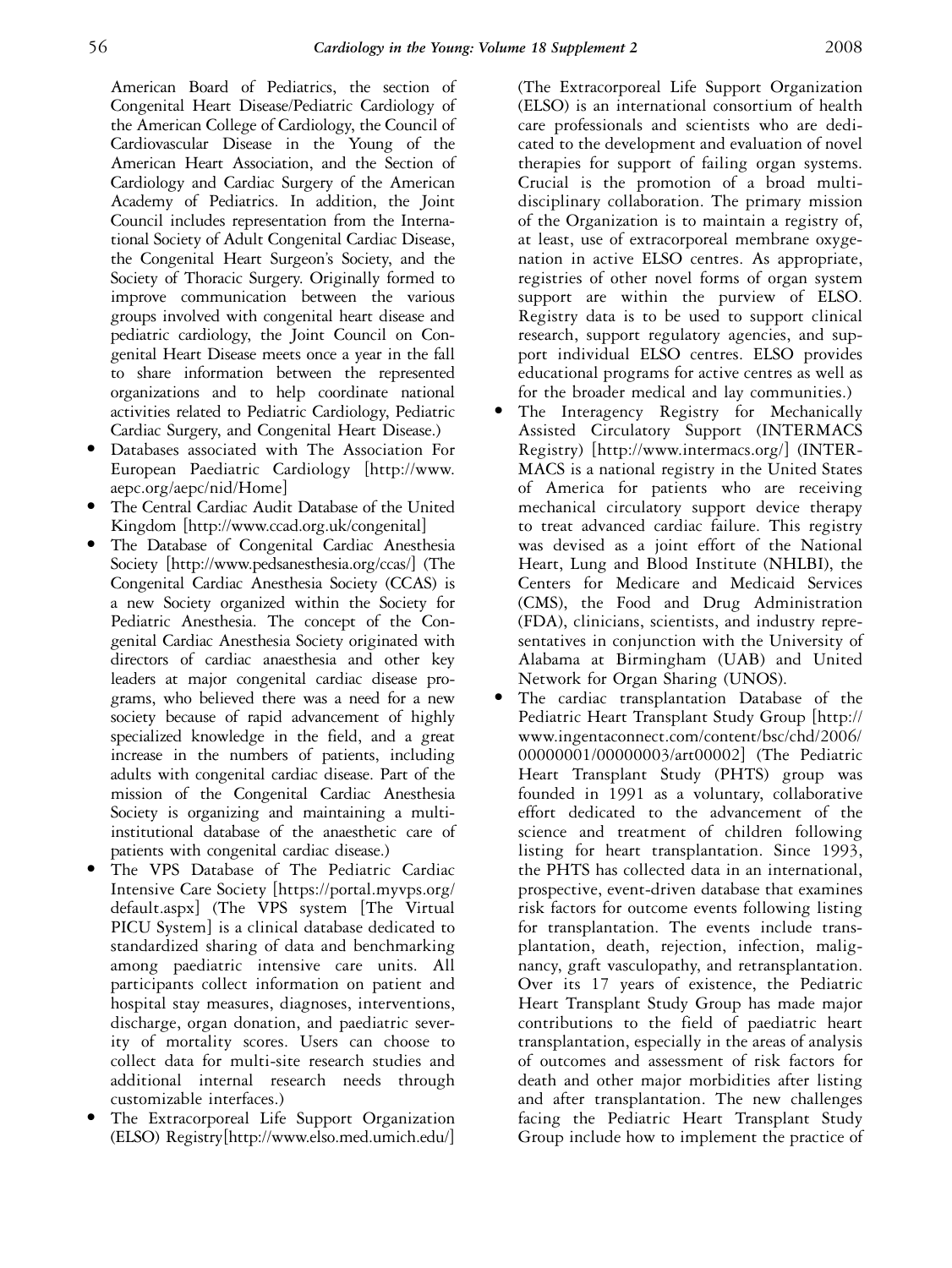evidence-based medicine in the field of paediatric heart transplantation and how to support ongoing data collection and analysis to provide long-term outcomes as the Pediatric Heart Transplant Study Group subjects enter their second decade after transplantation.)

# Standardizing long term follow-up, including modules for collection of this data

Standardizing long-term follow-up is the key to the future of the discipline, and yet it remains thoroughly undeveloped! The databases of The Society of Thoracic Surgeons and The European Association for Cardio-Thoracic Surgery currently do not allow for long-term follow-up. At the present time, the period of collection of data for these databases ends when both of the following two criterions have been satisfied: $71,83$ 

- the patient has been discharged from the hospital after the operation
- <sup>&</sup>gt; 30 days have passed since the operation.

Thus, if a patient is discharged home prior to 30 days after surgery, data is collected until 30 days have passed since the operation. Furthermore, if a patient is still in the hospital after 30 days have passed since the operation, data is collected until discharge from the hospital.

As stated earlier, analysis of outcomes must move beyond mortality, and encompass longer term follow-up, including cardiac and non cardiac morbidities, and importantly, those morbidities impacting health related quality of life. Patients and their families are interested in much more than the limited follow-up currently available from most registries that document outcomes. They deserve to know information about long-term follow-up. Patients and families frequently equate the terms "long term" and "life long". While much of the information of interest will require decades of follow-up, our current follow-up infrastructure is centre-specific, frequently practitioner-specific, and not collected in any systematic fashion. Thus, it is impossible to understand and quantitate important information regarding late mortality, morbidity, complications, quality of life, and long term survival and functional status. To achieve this goal will require the definition of standardized follow-up protocols for each of the relevant diagnostic groups, irrespective of procedure performed. Guidelines for outpatient follow-up have been previously proposed by the group at The Children's Hospital of  $Philadelphia<sup>119</sup>$  as a template for national and international societies to discuss, modify, and use. This practice is widespread in adult cardiovascular

disease, and must be adopted in paediatric and adult congenital cardiac circles. The results of follow-up investigations should be logged into the databases of the various societies to create meaningful long term follow-up in a uniform way. The definition of these follow-up protocols is urgent and should be a priority for the International Societies.

In order to accomplish this objective of meaningful long-term follow-up, many of the previous discussed areas of improvement in these databases must be operationalized. It seems plausible that the surgical database could be linked, via unique patient identifiers, to a follow-up database maintained by the physicians responsible for long-term follow-up. At the most basic level, an internetbased form could be created to allow for documentation of basic follow-up data, such as mortality, morbidity, and functional state via the classification of the New York Heart Association. This web-based form to enter the data could then be filled out every four years in all patients undergoing surgery or intervention for treatment of congenital cardiac disease. While the benefits of such a follow-up registry are self evident, challenges will exist, including practitioner ''buy-in'', funding of the registry, external data validation, statistical analysis with real-time feedback to practitioners, and decisions on ''ownership'' of the database for publication and research purposes.

# **Conclusions**

The ultimate goal of those who established and currently use the databases of The Society of Thoracic Surgeons and The European Association for Cardio-Thoracic Surgery is the capture of all of the cardiac surgical operations for paediatric and congenital cardiac disease performed in the United States of America, Canada, and Europe. Through collaboration with other international societies, the goal becomes the eventual capture of all cardiac surgical operations for paediatric and congenital cardiac disease performed in the world. Although much has been accomplished, we can do better!!

Ultimately, we need to define the outcomes we will monitor,<sup>79</sup> the intervals at which we will measure and validate these outcomes, and the mechanisms by which we may merge the resultant datasets around unique patient identifiers, providing real-time feedback to practitioners on a much larger scale than currently achieved in solo practice or single centre series. Regulations designed to protect patient privacy, such as the Health Insurance Portability and Accountability Act, must be respected. We must solve the legal, technical, financial, and ethical issues using methodology that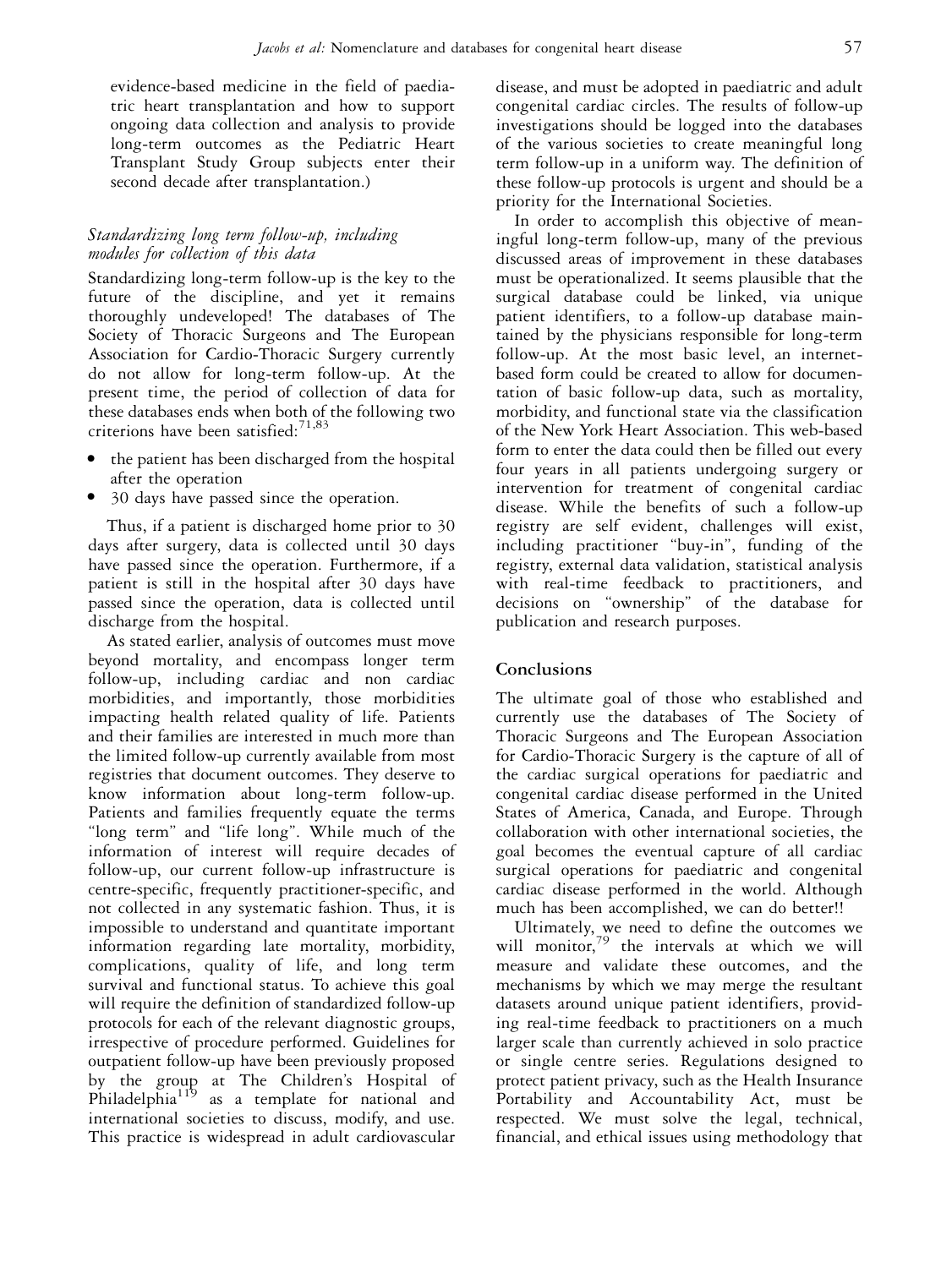respects patient privacy and these regulations. Methodologies must be implemented to allow uniform, protocol driven, and meaningful, long-term follow-up. This long-term follow-up is necessary to generate data to define what we do, based not only on ''expert'' opinion, but on validated experience. We should eventually create a multi-institutional database for congenital cardiac disease that spans geographic, subspecialty, and temporal boundaries.

# Acknowledgements

We thank the Children's Heart Foundation (http:// www.childrensheartfoundation.org/) for financial support of this research. We thank Felicity Gil of Cardiology in the Young for her incredible editorial support. Without her help, this project would not have been possible. We acknowledge in particular the contributions of several investigators who contributed significantly:

- <sup>&</sup>gt; Tina Merola, Tracey Cox, Debbie McIntosh, Dawn Cristello, and Amanda Kenney of The Congenital Heart Institute of Florida, Cardiac Surgical Associates, All Children's Hospital and Children's Hospital of Tampa, and the University of South Florida, Saint Petersburg and Tampa, Florida, United States of America
- Janet Kreutzer, of The Congenital Heart Institute of Florida, Children's Hospital of Tampa, and the University of South Florida, Saint Petersburg and Tampa, Florida, United States of America
- <sup>&</sup>gt; Jean Wilhelm, Kas Sheehan, Diane Krasnopero, Jennifer Carapellucci, and Kristin Rosenberg of The Congenital Heart Institute of Florida, All Children's Hospital, and the University of South Florida, Saint Petersburg and Tampa, Florida, United States of America
- <sup>&</sup>gt; Melanie Gevitz and Karen Graham of Children's Memorial Hospital, Northwestern University Feinberg School of Medicine, Chicago, Illinois, United States of America.

#### References

- 1. Mavroudis C (Chairman) and Congenital Database Subcommittee: Backer CL, Bove E, Burke RP, Cameron D, Drinkwater DC, Edwards FH, Grover FL, Hammon JW Jr, Jacobs JP, Kron IL, Mayer JE, Myers JL, Ring WS, Siewers RD, Szarnicki RJ, Watson DC Jr: Data Analyses of the Society of Thoracic Surgeons National Congenital Cardiac Surgery Database, 1994–1997, Summit Medical, Minnetonka, MN, September 1998.
- 2. Jenkins KJ, Gauvreau K, Newburger JW, Kyn LB, Iezzoni LI, Mayer JE. Validation of relative value scale for congenital heart operations. Ann Thorac Surg 1998; 66: 860–869 [Abstract].
- 3. Mavroudis C, Gevitz M, Ring WS, McIntosh C, Schwartz M. The Society of Thoracic Surgeons National Congenital Cardiac Surgery Database. Ann Thorac Surg 1999; 68: 601–624.
- 4. Franklin RCG, Anderson RH, Daniëls O, et al. The European Paediatric Cardiac Code. Card Young 1999; 9: 633–657.
- 5. Association for European Paediatric Cardiology. The European Paediatric Cardiac Code. Cardiol Young 2000; 10 (Suppl 1): 1–146.
- 6. Mavroudis C, Jacobs JP. Congenital Heart Surgery Nomenclature and Database Project. Ann Thorac Surg 2000; 69 (Suppl 4): S1–S372.
- 7. Mavroudis C, Jacobs JP. Congenital Heart Surgery Nomenclature and Database Project: Introduction. Ann Thorac Surg 2000; 69 (Suppl 4): S1.
- 8. Mavroudis C, Jacobs JP. Congenital Heart Surgery Nomenclature and Database Project: Overview and Minimum Dataset. Ann Thorac Surg 2000; 69 (Suppl 4): S2–S17.
- 9. Jacobs JP, Quintessenza JA, Burke RP, Mavroudis C. Congenital Heart Surgery Nomenclature and Database Project: atrial septal defect. Ann Thorac Surg 2000; 69 (Suppl 4): S18–S24.
- 10. Jacobs JP, Burke RP, Quintessenza JA, Mavroudis C. Congenital Heart Surgery Nomenclature and Database Project: ventricular septal defect. Ann Thorac Surg 2000; 69 (Suppl 4): S25–S35.
- 11. Jacobs JP, Burke RP, Quintessenza JA, Mavroudis C. Congenital Heart Surgery Nomenclature and Database Project: atrioventricular canal defect. Ann Thorac Surg 2000; 69 (Suppl 4): S36–S43.
- 12. Jacobs JP, Quintessenza JA, Gaynor JW, Mavroudis C. Congenital Heart Surgery Nomenclature and Database Project: aortopulmonary window. Ann Thorac Surg 2000; 69 (Suppl 4): S44–S49.
- 13. Jacobs ML. Congenital Heart Surgery Nomenclature and Database Project: truncus arteriosus. Ann Thorac Surg 2000; 69 (Suppl 4): S50–S55.
- 14. Herlong JR, Jaggers JJ, Ungerleider RM. Congenital Heart Surgery Nomenclature and Database Project: pulmonary venous anomalies. Ann Thorac Surg 2000; 69 (Suppl 4): S56–S69.
- 15. Gaynor JW, Weinberg PM, Spray TL. Congenital Heart Surgery Nomenclature and Database Project: systemic venous anomalies. Ann Thorac Surg 2000; 69 (Suppl 4): S70–S76.
- 16. Jacobs ML. Congenital Heart Surgery Nomenclature and Database Project: tetralogy of Fallot. Ann Thorac Surg 2000; 69 (Suppl 4): S77–S82.
- 17. Lacour-Gayet F. Congenital Heart Surgery Nomenclature and Database Project: right ventricular outflow tract obstructionintact ventricular septum. Ann Thorac Surg 2000; 69 (Suppl 4): S83–S96.
- 18. Tchervenkov CI, Roy N. Congenital Heart Surgery Nomenclature and Database Project: pulmonary atresia-ventricular septal defect. Ann Thorac Surg 2000; 69 (Suppl 4): S97–S105.
- 19. Dearani JA, Danielson GK. Congenital Heart Surgery Nomenclature and Database Project: Ebstein's anomaly and tricuspid valve disease. Ann Thorac Surg 2000; 69 (Suppl 4): S106–S117.
- 20. Nguyen KH. Congenital Heart Surgery Nomenclature and Database Project: aortic valve disease. Ann Thorac Surg 2000; 69 (Suppl 4): S118–S131.
- 21. Mitruka SN, Lamberti JJ. Congenital Heart Surgery Nomenclature and Database Project: mitral valve disease. Ann Thorac Surg 2000; 69 (Suppl 4): S132–S146.
- 22. Ring WS. Congenital Heart Surgery Nomenclature and Database Project: aortic aneurysm, sinus of Valsalva aneurysm, and aortic dissection. Ann Thorac Surg 2000; 69 (Suppl 4): S147–S163.
- 23. Myers JL, Mehta SM. Congenital Heart Surgery Nomenclature and Database Project: aortico-left ventricular tunnel. Ann Thorac Surg 2000; 69 (Suppl 4): S164–S169.
- 24. Tchervenkov CI, Jacobs ML, Tahta SA. Congenital Heart Surgery Nomenclature and Database Project: hypoplastic left heart syndrome. Ann Thorac Surg 2000; 69 (Suppl 4): S170–S179.
- 25. Delius RE. Congenital Heart Surgery Nomenclature and Database Project: pediatric cardiomyopathies and end-stage congenital heart disease. Ann Thorac Surg 2000; 69 (Suppl 4): S180–S190.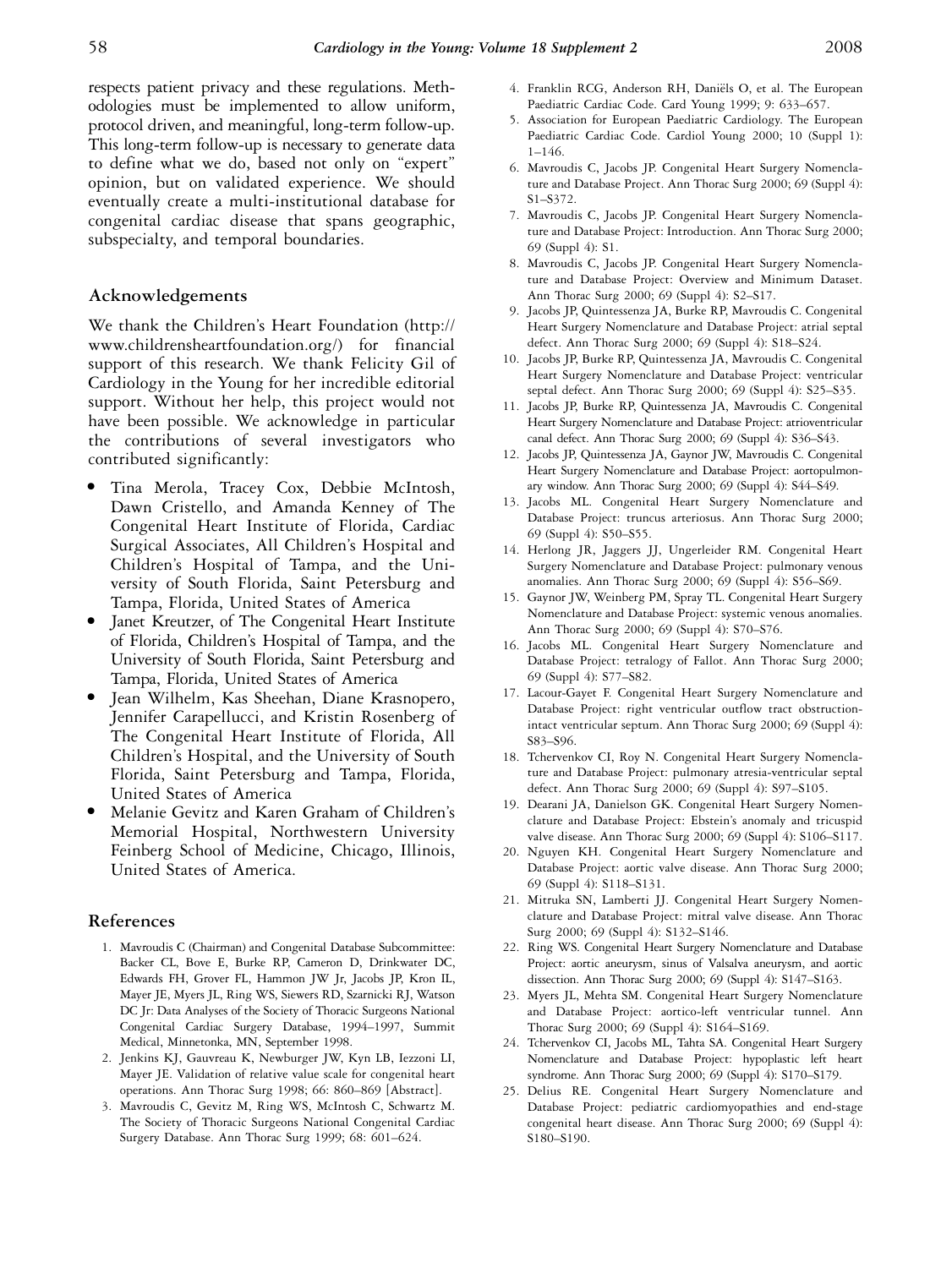- 26. Mehta SM, Myers JL. Congenital Heart Surgery Nomenclature and Database Project: diseases of the pericardium. Ann Thorac Surg 2000; 69 (Suppl 4): S191–S196.
- 27. Jacobs M, Mayer JE Jr. Congenital Heart Surgery Nomenclature and Database Project: single ventricle. Ann Thorac Surg 2000; 69 (Suppl 4): S197–S204.
- 28. Jaggers JJ, Cameron DE, Herlong JR, Ungerleider RM. Congenital Heart Surgery Nomenclature and Database Project: transposition of the great arteries. Ann Thorac Surg 2000; 69 (Suppl 4): S205–S235.
- 29. Wilkinson JL, Cochrane AD, Karl TR. Congenital Heart Surgery Nomenclature and Database Project: corrected (discordant) transposition of the great arteries (and related malformations). Ann Thorac Surg 2000; 69 (Suppl 4): S236–S248.
- 30. Walters HW 3rd, Mavroudis C, Tchervenkov CI, Jacobs JP, Lacour-Gayet F, Jacobs ML. Congenital Heart Surgery Nomenclature and Database Project: double outlet right ventricle. Ann Thorac Surg 2000; 69 (Suppl 4): S249–S263.
- 31. Tchervenkov CI, Walters HW 3rd, Chu VF. Congenital Heart Surgery Nomenclature and Database Project: double outlet left ventricle. Ann Thorac Surg 2000; 69 (Suppl 4): S264–S269.
- 32. Dodge-Khatami A, Mavroudis C, Backer CL. Congenital Heart Surgery Nomenclature and Database Project: anomalies of the coronary arteries. Ann Thorac Surg 2000; 69 (Suppl 4): S270–S297.
- 33. Backer CL, Mavroudis C. Congenital Heart Surgery Nomenclature and Database Project: patent ductus arteriosus, coarctation of the aorta, and interrupted aortic arch. Ann Thorac Surg 2000; 69 (Suppl 4): S298–S307.
- 34. Backer CL, Mavroudis C. Congenital Heart Surgery Nomenclature and Database Project: vascular rings, tracheal stenosis, and pectus excavatum. Ann Thorac Surg 2000; 69 (Suppl 4): S308–S318.
- 35. Deal BJ, Jacobs JP, Mavroudis C. Congenital Heart Surgery Nomenclature and Database Project: arrhythmias. Ann Thorac Surg 2000; 69 (Suppl 4): S319–S331.
- 36. Rocchini AP. Congenital Heart Surgery Nomenclature and Database Project: therapeutic cardiac catheter interventions. Ann Thorac Surg 2000; 69 (Suppl 4): S332–S342.
- 37. Gaynor JW, Bridges ND, Spray TL. Congenital Heart Surgery Nomenclature and Database Project: end-stage lung disease. Ann Thorac Surg 2000; 69 (Suppl 4): S343–S357.
- 38. Mehta SM, Myers JL. Congenital Heart Surgery Nomenclature and Database Project: cardiac tumors. Ann Thorac Surg 2000; 69 (Suppl 4): S358–S368.
- 39. Joffs C, Sade RM. Congenital Heart Surgery Nomenclature and Database Project: palliation, correction, or repair? Ann Thorac Surg 2000; 69 (Suppl 4): S369–S372.
- 40. Lacour-Gayet F, Maruszewski B, Mavroudis C, Jacobs JP, Elliott MJ. Presentation of the International Nomenclature for Congenital Heart Surgery. The long way from nomenclature to collection of validated data at the EACTS. Eur J Cardiothorac Surg 2000; 18: 128–135.
- 41. Jacobs JP, Jacobs ML, Mavroudis C, Lacour-Gayet FG. Executive Summary: The Society of Thoracic Surgeons Congenital Heart Surgery Database – Second Harvest – (1998–2001) Beta Site Test. The Society of Thoracic Surgeons (STS) and Duke Clinical Research Institute (DCRI), Duke University Medical Center, Durham, North Carolina, United States, Fall 2002 Harvest.
- 42. Mavroudis C, Gevitz M, Elliott MJ, Jacobs JP, Gold JP. Virtues of a worldwide congenital heart surgery database. Semin Thorac Cardiovasc Surg Pediatr Card Surg Annu 2002; 5: 126–131.
- 43. Lacour-Gayet F. Risk stratification theme for congenital heart surgery. Semin Thorac Cardiovasc Surg Pediatr Card Surg Annu 2002; 5: 148–152.
- 44. Jacobs JP. Software development, nomenclature schemes, and mapping strategies for an international pediatric cardiac surgery

database system. Semin Thorac Cardiovasc Surg Pediatr Card Surg Annu 2002; 5: 153–162.

- 45. Mavroudis C, Jacobs JP. Congenital heart disease outcome analysis: methodology and rationale. J Thorac Cardiovasc Surg 2002; 123: 6–7.
- 46. Jenkins KJ, Gauvreau K, Newburger JW, Spray TL, Moller JH, Iezzoni LI. Consensus-based method for risk adjustment for surgery for congenital heart disease. J Thorac Cardiovasc Surg 2002; 123: 110–118; [Abstract/Full Text].
- 47. Maruszewski B, Lacour-Gayet F, Elliott MJ, et al. International Congenital Heart Surgery Nomenclature and Database Project; Congenital Heart Surgery Committees of the Society of Thoracic Surgeons and the European Association for Cardio-thoracic Surgery. Congenital Heart Surgery Nomenclature and Database Project: update and proposed data harvest. Eur J Cardiothorac Surg 2002; 21: 47–49.
- 48. Gaynor JW, Jacobs JP, Jacobs ML, et al. International Congenital Heart Surgery Nomenclature and Database Project. Congenital Heart Surgery Committees of the Society of Thoracic Surgeons. European Association for Cardio-Thoracic Surgery. Congenital Heart Surgery Nomenclature and Database Project: update and proposed data harvest. Ann Thorac Surg 2002; 73: 1016–1018.
- 49. Beland MJ, Jacobs JP, Tchervenkov CI, Franklin RC. International Working Group for Mapping and Coding of Nomenclatures for Paediatric and Congenital Heart Disease. Report from the Executive of The International Working Group for Mapping and Coding of Nomenclatures for Paediatric and Congenital Heart Disease. Cardiol Young 2002; 12: 425–430.
- 50. Franklin RC, Jacobs JP, Tchervenkov CI, Beland MJ. Bidirectional crossmap of the Short Lists of the European Paediatric Cardiac Code and the International Congenital Heart Surgery Nomenclature and Database Project. Cardiol Young 2002; 12: 431–435.
- 51. Kurosawa H, Gaynor JW, Jacobs JP, et al. Congenital heart surgery nomenclature and database project. Update and proposed data harvest. Jpn J Thorac Cardiovasc Surg 2002; 50: 498-501.
- 52. Jacobs JP, Jacobs ML, Mavroudis C, Lacour-Gayet FG. Executive Summary: The Society of Thoracic Surgeons Congenital Heart Surgery Database – Third Harvest – (1998–2002). The Society of Thoracic Surgeons (STS) and Duke Clinical Research Institute (DCRI), Duke University Medical Center, Durham, North Carolina, United States, Spring 2003 Harvest.
- 53. Jacobs JP, Jacobs ML, Mavroudis C, Lacour-Gayet FG. Executive Summary: The Society of Thoracic Surgeons Congenital Heart Surgery Database – Fourth Harvest – (2002–2003). The Society of Thoracic Surgeons (STS) and Duke Clinical Research Institute (DCRI), Duke University Medical Center, Durham, North Carolina, United States, Spring 2004 Harvest.
- 54. Jenkins KJ. Risk adjustment for congenital heart surgery: The RACHS-1 method. Semin Thorac Cardiovasc Surg Pediatr Card Surg Annu 2004; 7: 180–184.
- 55. Beland MJ, Franklin RC, Jacobs JP, et al. Update from the International Working Group for Mapping and Coding of Nomenclatures for Paediatric and Congenital Heart Disease. Cardiol Young 2004; 14: 225–229.
- 56. Lacour-Gayet FG, Clarke D, Jacobs JP, et al, and the Aristotle Committee. The Aristotle Score: A Complexity-Adjusted Method to Evaluate Surgical Results. Eur J Cardiothorac Surg 2004; 25: 911–924.
- 57. Lacour-Gayet FG, Clarke D, Jacobs JP, et al, and the Aristotle Committee. The Aristotle Score for Congenital Heart Surgery. Semin Thorac Cardiovasc Surg Pediatr Card Surg Annu 2004; 7: 185–191.
- 58. Jacobs JP, Mavroudis C, Jacobs ML, et al. Lessons learned from the data analysis of the second harvest (1998–2001) of the Society of Thoracic Surgeons (STS) Congenital Heart Surgery Database. Eur J Cardiothorac Surg 2004; 26: 18–37.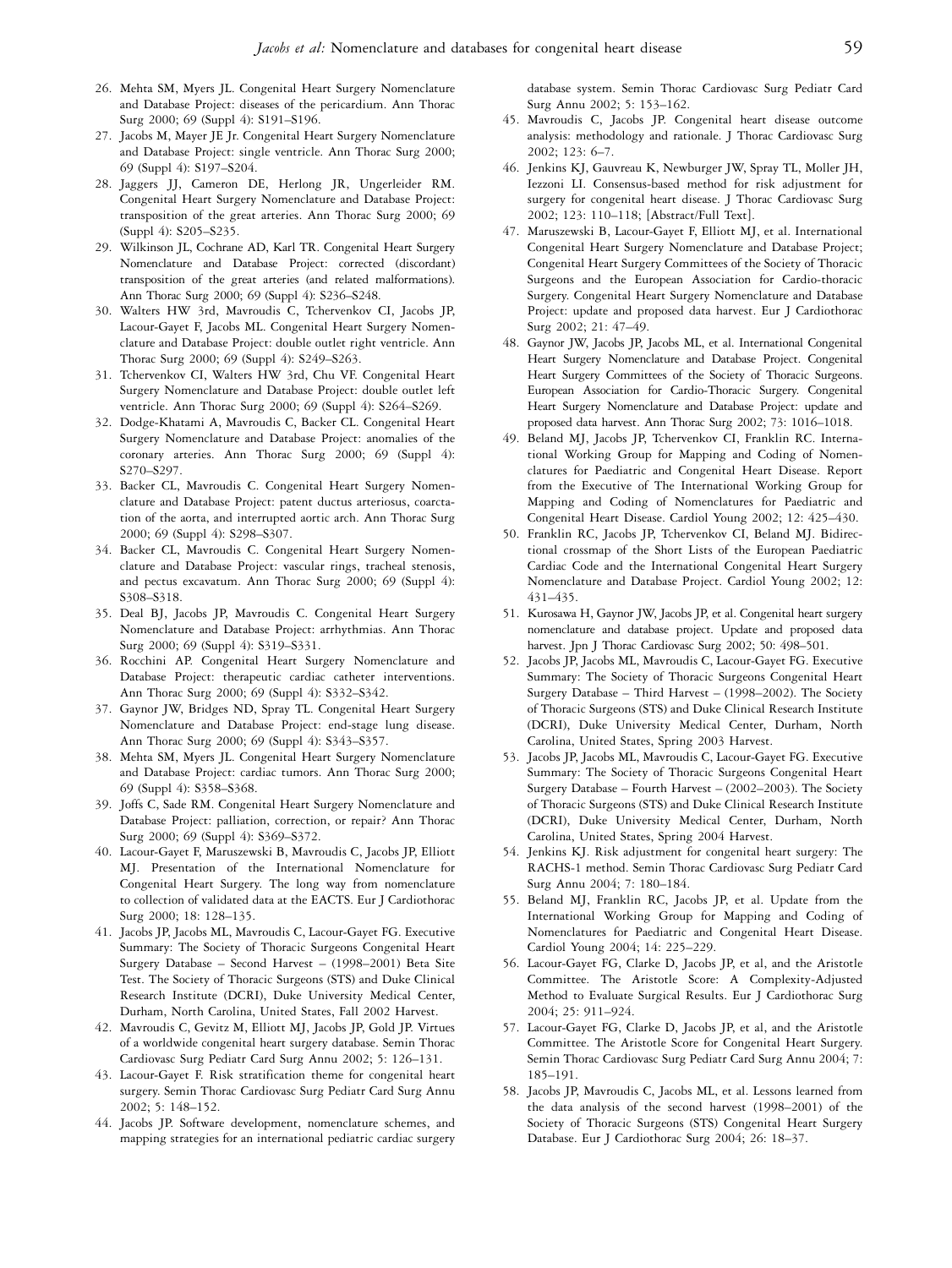- 59. Jacobs JP, Jacobs ML, Mavroudis C, Lacour-Gayet FG. Executive Summary: The Society of Thoracic Surgeons Congenital Heart Surgery Database – Fifth Harvest – (2002–2004). The Society of Thoracic Surgeons (STS) and Duke Clinical Research Institute (DCRI), Duke University Medical Center, Durham, North Carolina, United States, Spring 2005 Harvest.
- 60. Welke KF, Jacobs JP, Jenkins KJ. Evaluation of quality of care for congenital heart disease. Semin Thorac Cardiovasc Surg Pediatr Card Surg Annu 2005: 157–167.
- 61. Jacobs JP, Elliott MJ, Anderson RH, et al. Creating a database with cardioscopy and intra-operative imaging. Cardiol Young 2005; 15 (Suppl 1): 184–189.
- 62. Jacobs JP, Maruszewski B, Tchervenkov CI, et al. The current status and future directions of efforts to create a global database for the outcomes of therapy for congenital heart disease. Cardiol Young 2005; 15 (Suppl 1): 190–197.
- 63. Jacobs JP, Lacour-Gayet FG, Jacobs ML, et al. Initial application in the STS congenital database of complexity adjustment to evaluate surgical case mix and results. Ann Thorac Surg 2005; 79: 1635–1649.
- 64. Lacour-Gayet F, Clarke DR, Aristotle Committee. The Aristotle method: a new concept to evaluate quality of care based on complexity. Curr Opin Pediatr 2005; 17: 412–417.
- 65. Lacour-Gayet F, Jacobs JP, Clarke DR, et al. Performance of surgery for congenital heart disease: shall we wait a generation or look for different statistics? J Thorac Cardiovasc Surg 2005; 130: 234–235.
- 66. Maruszewski B, Lacour-Gayet F, Monro JL, Keogh BE, Tobota Z, Kansy A. An attempt at data verification in the EACTS Congenital Database. Eur J Cardiothorac Surg 2005; 28: 400–404; discussion 405–406.
- 67. Jacobs ML. Editorial Comment. Eur J Cardiothorac Surg 2005; 28: 405–406.
- 68. Jacobs JP, Maruszewski B. European Association for Cardiothoracic Surgery-Society of Thoracic Surgeons Joint Congenital Heart Surgery Nomenclature and Database Committee. Computerized outcomes analysis for congenital heart disease. Curr Opin Pediatr 2005; 17: 586–591.
- 69. Jacobs JP, Jacobs ML, Maruszewski B, et al. Current status of the European Association for Cardio-Thoracic Surgery and the Society of Thoracic Surgeons Congenital Heart Surgery Database. Ann Thorac Surg 2005; 80: 2278–2283; discussion 2283–2284.
- 70. Jacobs JP, Franklin RCG, Jacobs ML, et al. Classification of the functionally univentricular heart: unity from mapped codes. Cardiol Young 2006; 16 (Suppl 1): 9–21.
- 71. Jacobs JP, Mavroudis C, Jacobs ML, et al. What is operative mortality? Defining death in a surgical registry database: A report of the STS Congenital Database Taskforce and the Joint EACTS-STS Congenital Database Committee. Ann Thorac Surg 2006; 81: 1937–1941.
- 72. Jacobs JP, Jacobs ML, Mavroudis C, Lacour-Gayet FG, Tchervenkov CI. Executive Summary: The Society of Thoracic Surgeons Congenital Heart Surgery Database – Sixth Harvest – (2002– 2005). The Society of Thoracic Surgeons (STS) and Duke Clinical Research Institute (DCRI), Duke University Medical Center, Durham, North Carolina, United States, Spring 2006 Harvest.
- 73. Tchervenkov CI, Jacobs JP, Weinberg PM, et al. The nomenclature, definition and classification of hypoplastic left heart syndrome. Cardiol Young 2006; 16: 339–368.
- 74. Jacobs JP, Franklin RCG, Wilkinson JL, et al. The nomenclature, definition and classification of discordant atrioventricular connections. Cardiol Young 2006; 16 (Suppl 3): 72–84.
- 75. Al-Radi OO, Harrell FE Jr, Caldarone CA, et al. Case complexity scores in congenital heart surgery: a comparative study of the Aristotle Basic Complexity score and the Risk Adjustment in Congenital Heart Surgery (RACHS-1) system. J Thorac Cardiovasc Surg 2007; 133: 865–875; Epub 2007 Mar 2.
- 76. Jacobs JP, Mavroudis C, Jacobs ML, et al. Nomenclature and Databases – The Past, the Present, and the Future: A Primer for the Congenital Heart Surgeon. Pediatr Cardiol 2007; 28: 105–115; Epub 2007 May 4.
- 77. Jacobs JP, Jacobs ML, Lacour-Gayet FG, et al. Case mix complexity adjustment using both RACHS-1 and Aristotle applied to 45635 operations in the STS Congenital Database. Presented at The 87th Annual Meeting of The American Association for Thoracic Surgery (AATS), Washington DC, USA, Monday, May 7, 2007.
- 78. Jacobs JP, Jacobs ML, Mavroudis C, Lacour-Gayet FG, Tchervenkov CI. Executive Summary: The Society of Thoracic Surgeons Congenital Heart Surgery Database – Seventh Harvest – (2003–2006). The Society of Thoracic Surgeons (STS) and Duke Clinical Research Institute (DCRI), Duke University Medical Center, Durham, North Carolina, United States, Spring 2007 Harvest.
- 79. Lacour-Gayet F, Jacobs ML, Jacobs JP, Mavroudis C. The need for an objective evaluation of morbidity in congenital heart surgery. Ann Thorac Surg 2007; 84: 1–2.
- 80. Lacour-Gayet FG, Jacobs JP, Clarke DR, Maruszewski B, Jacobs ML, O'Brien SM, Mavroudis C. Evaluation of quality of care in congenital heart surgery: contribution of the Aristotle Complexity Score. Adv Pediatr 2007; 54: 67–83; PMID: 17918467, 2007.
- 81. Jacobs JP, Anderson RH, Weinberg PM, et al. The nomenclature, definition and classification of cardiac structures in the setting of heterotaxy. Cardiol Young 2007; 17 (Suppl 2): 1–28; doi:10.1017/S1047951107001138, September 2007.
- 82. Jacobs JP, Wernovsky G, Elliott MJ. Analysis of outcomes for congenital cardiac disease: can we do better? Cardiol Young 2007; 17 (Suppl 2): 145–158; doi:10.1017/S1047951107001278, September 2007.
- 83. Jacobs JP, Jacobs ML, Mavroudis C, et al. What is operative morbidity? Defining complications in a surgical registry database: a report from the STS Congenital Database Task Force and the Joint EACTS-STS Congenital Database Committee. Ann Thorac Surg 2007; 84: 1416–1421.
- 84. O'Brien SM, Jacobs JP, Clarke DR, et al. Accuracy of the Aristotle Basic Complexity Score for classifying the mortality and morbidity potential of congenital heart surgery procedures. Ann Thorac Surg 2007; 84: 2027–2037, PMID: 18036930, December 2007.
- 85. Curzon CL, Milford-Beland S, Li JS, et al. Cardiac surgery in infants with low birth weight is associated with increased mortality: analysis of the Society of Thoracic Surgeons Congenital Heart Database. J Thorac Cardiovasc Surg 2008; 135: 546–551. Epub 2008 Jan 18.
- 86. Jacobs JP, Jacobs ML, Mavroudis C, Lacour-Gayet FG, Tchervenkov CI. Executive Summary: The Society of Thoracic Surgeons Congenital Heart Surgery Database – Eighth Harvest – (January 1, 2004–December 31, 2007). The Society of Thoracic Surgeons (STS) and Duke Clinical Research Institute (DCRI), Duke University Medical Center, Durham, North Carolina, United States, Spring 2008 Harvest.
- 87. Clarke, DR, O'Brien SM, Jacobs JP, et al. A new chapter in outcome analysis for congenital heart surgery: empirically based mortality index. Presented at the 34th Annual Meeting of The Western Thoracic Surgical Association, Sheraton Keauhou Bay Resort & Spa, Kona, Hawaii, June 25–28, 2008.
- 88. Jacobs JP, Haan CK, Edwards FH, et al. The Rationale for Incorporation of HIPAA compliant unique patient, surgeon, and hospital identifier fields in the STS Database. Ann Thorac Surg 2008; 86: 695–698. doi: 10.1016/j.athoracsur.2008. 04.075.September, 2008.
- 89. Jacobs JP. Introduction Databases and the assessment of complications associated with the treatment of patients with congenital cardiac disease. Cardiol Young 2008; 18 this Supplement: 1-37.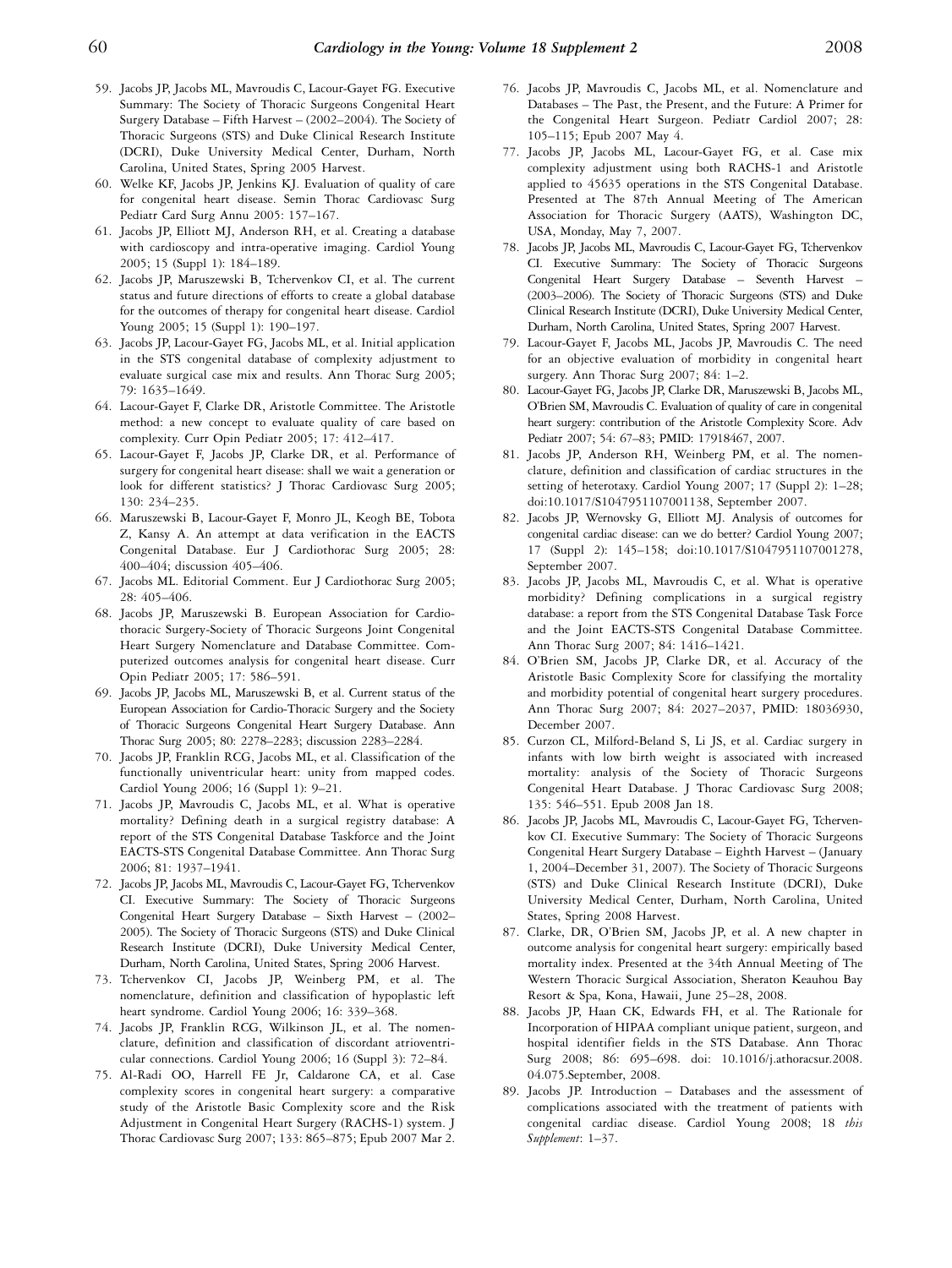- 90. Tchervenkov CI, Jacobs JP, Bernier PL, et al. The improvement of care for pediatric and congenital cardiac disease across the World: a challenge for the World Society for Pediatric and Congenital Heart Surgery. Cardiol Young 2008; 18 this Supplement: 63-69.
- 91. Franklin RCG, Jacobs JP, Krogmann ON, et al. Nomenclature for congenital and paediatric cardiac disease: Historical perspectives and the International Paediatric and Congenital Cardiac Code. Cardiol Young 2008; 18 this Supplement: 70–80.
- 92. Jacobs JP, Benavidez OJ, Bacha EA, Walters HL III, Jacobs ML. The nomenclature of safety and quality of care for patients with congenital cardiac disease: a report of the Society of Thoracic Surgeons Congenital Database Taskforce Subcommittee on Patient Safety. Cardiol Young 2008; 18 this Supplement: 81–91.
- 93. Strickland MJ, Riehle-Colarusso TJ, Jacobs JP, et al. The importance of nomenclature for congenital cardiac disease: implications for research and evaluation. Cardiol Young 2008; 18 this Supplement: 92–100.
- 94. Jacobs ML, Jacobs JP, Franklin RCG, et al. Databases for assessing the outcomes of the treatment of patients with congenital and paediatric cardiac disease – the perspective of cardiac surgery. Cardiol Young 2008; 18 this Supplement: 101-115.
- 95. Jenkins KJ, Beekman RH III, Bergersen L, et al. Databases for assessing the outcomes of the treatment of patients with congenital and paediatric cardiac disease – the perspective of cardiology. Cardiol Young 2008; 18 this Supplement: 116-123.
- 96. Vener DF, Jacobs JP, Schindler E, Maruszewski B, Andropoulos D. Databases for assessing the outcomes of the treatment of patients with congenital and paediatric cardiac disease – the perspective of anaesthesia. Cardiol Young 2008; 18 this Supplement: 124–129.
- 97. LaRovere JM, Jeffries HE, Sachdeva RC, et al. Databases for assessing the outcomes of the treatment of patients with congenital and paediatric cardiac disease – the perspective of critical care. Cardiol Young 2008; 18 this Supplement: 130–136.
- 98. Welke KF, Karamlou T, Diggs BS. Databases for assessing the outcomes of the treatment of patients with congenital and paediatric cardiac disease – a comparison of administrative and clinical data. Cardiol Young 2008; 18 this Supplement: 137-144.
- 99. O'Brien SM, Gauvreau K. Statistical issues in the analysis and interpretation of outcomes for congenital cardiac surgery. Cardiol Young 2008; 18 this Supplement: 145–151.
- 100. Hickey EJ, McCrindle BW, Caldarone CA, Williams WG, Blackstone EH. Making sense of congenital cardiac disease with a research database: The Congenital Heart Surgeons' Society data center. Cardiol Young 2008; 18: 1 this Supplement: 152–162.
- 101. Jacobs ML, Jacobs JP, Jenkins KJ, Gauvreau K, Clarke DR, Lacour-Gayet FG. Stratification of complexity: The Risk Adjustment for Congenital Heart Surgery-1 Method and The Aristotle Complexity Score – past, present, and future. Cardiol Young 2008; 18 this Supplement: 163–168.
- 102. Clarke DR, Lacour-Gayet FG, Jacobs JP, et al. The assessment of complexity in congenital cardiac surgery based on objective data. Cardiol Young 2008; 18 this Supplement: 169-176.
- 103. Clarke DR, Breen LS, Jacobs ML, et al. Verification of data in congenital cardiac surgery. Cardiol Young 2008; 18 this Supplement: 177–187.
- 104. Morales DLS, McClellan AJ, Jacobs JP. Empowering a database with national long-term data about mortality: the use of national death registries. Cardiol Young 2008; 18 this Supplement: 188–195.
- 105. Bacha E, Cooper DS, Thiagarajan R, et al. Cardiac complications associated with the treatment of patients with congenital cardiac disease: consensus definitions from the Multi-Societal Database Committee for Pediatric and Congenital Heart Disease. Cardiol Young 2008; 18 this Supplement: 196–201.
- 106. Deal BJ, Mavroudis C, Jacobs JP, Gevitz M, Backer CL. Arrhythmic complications associated with the treatment of patients with congenital cardiac disease: consensus definitions from the Multi-Societal Database Committee for Pediatric and Congenital Heart Disease. Cardiol Young 2008; 18 this Supplement: 202–205.
- 107. Shann KG, Giacomuzzi CR, Harness L, et al. On behalf of the International Consortium for Evidence-Based Perfusion. Complications relating to perfusion and extracorporeal circulation associated with the treatment of patients with congenital cardiac disease: Consensus Definitions from the Multi-Societal Database Committee for Pediatric and Congenital Heart Disease. Cardiol Young 2008; 18 this Supplement: 206-214.
- 108. Cooper DS, Jacobs JP, Paul J, et al. Pulmonary complications associated with the treatment of patients with congenital cardiac disease: consensus definitions from the Multi-Societal Database Committee for Pediatric and Congenital Heart Disease. Cardiol Young 2008; 18 this Supplement: 215–221.
- 109. Welke KF, Dearani JA, Ghanayem NS, Béland MJ, Shen I, Ebels T. Renal complications associated with the treatment of patients with congenital cardiac disease: consensus definitions from the Multi-Societal Database Committee for Pediatric and Congenital Heart Disease. Cardiol Young 2008; 18 this Supplement: 222–225.
- 110. Checchia PA, Karamlou T, Maruszewski B, Ohye RG, Bronicki R, Dodge-Khatami A. Haematological and infectious complications associated with the treatment of patients with congenital cardiac disease: consensus definitions from the Multi-Societal Database Committee for Pediatric and Congenital Heart Disease. Cardiol Young 2008; 18 this Supplement: 226–233.
- 111. Bird G, Jeffries HE, Licht DJ, et al. Neurological complications associated with the treatment of patients with congenital cardiac disease: consensus definitions from the Multi-Societal Database Committee for Pediatric and Congenital Heart Disease. Cardiol Young 2008; 18 this Supplement: 234–239.
- 112. Ghanayem NS, Dearani JA, Welke KF, Béland MJ, Shen I, Ebels T. Gastrointestinal complications associated with the treatment of patients with congenital cardiac disease: consensus definitions from the Multi-Societal Database Committee for Pediatric and Congenital Heart Disease. Cardiol Young 2008; 18 this Supplement: 240–244.
- 113. Walters HL III, Jeffries HE, Cohen GA, Klitzner T. Congenital cardiac surgical complications of the integument, vascular system, vascular-line(s), and wounds: consensus definitions from the Multi-Societal Database Committee for Pediatric and Congenital Heart Disease. Cardiol Young 2008; 18 this Supplement: 245–255.
- 114. Dickerson H, Cooper DS, Checchia P, Nelson DP. Endocrinalcomplications associated with the treatment of patients with congenital cardiac disease: consensus definitions from the Multi-Societal Database Committee for Pediatric and Congenital Heart Disease. Cardiol Young 2008; 18 this Supplement: 256–264.
- 115. Jeffries HE, Bird G, Law Y, et al. Complications related to the transplantation of thoracic organs: consensus definitions from the Multi-Societal Database Committee for Pediatric and Congenital Heart Disease. Cardiol Young 2008; 18 this Supplement: 265–270.
- 116. Vener DF, Tirotta CF, Andropoulos D, Barach P. Anaesthetic complications associated with the treatment of patients with congenital cardiac disease: consensus definitions from the Multi-Societal Database Committee for Pediatric and Congenital Heart Disease. Cardiol Young 2008; 18 this Supplement: 271–281.
- 117. O'Brien SM, Clarke DR, Jacobs JP, et al. A new chapter in outcome analysis for congenital heart surgery: empirically based mortality index. J Thorac Cardiovasc Surg. In review.
- 118. Cerfolio RJ, Jacobs JP, Sade RM. Ethics debate should cardiothoracic surgical outcomes be published in the lay press? Ann Thorac Surg. In review.